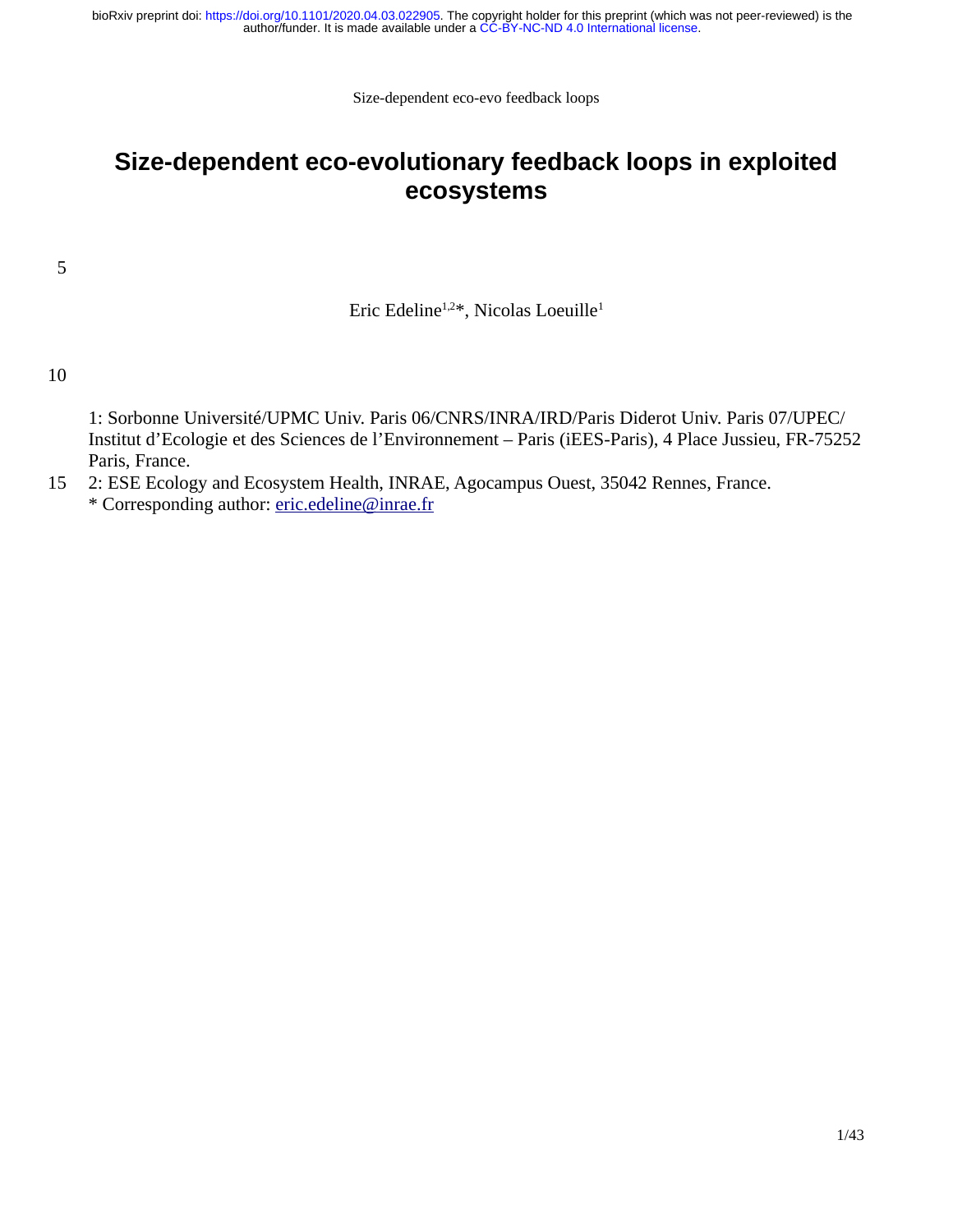Size-dependent eco-evo feedback loops

#### 20

## Abstract

Current empirical observations largely suggest a body downsizing in response to harvesting, associated with population declines and decreased harvesting yields. These changes are often construed as direct consequences of harvest selection, where smaller-bodied, early reproducing individuals are immediately favoured. Harvesting and evolution of body size however alter many ecological aspects, affecting for instance competitive and trophic interactions. Such changes reshape the fitness landscape thereby altering the subsequent evolution of body size. Predicting these changes in fitness landscapes, and from there the productivity and dynamics of harvested populations, requires accounting for a constant interplay between ecological and evolutionary changes termed eco-evolutionary feedback loops (EEFLs). We analyze scenarios under which EEFLs acting at the population or community levels either oppose or magnify harvest-induced body downsizing. Opposing EEFLs favour body-size stasis but erode genetic variability and associated body-size evolvability, and may ultimately impair population persistence. In contrast, synergistic EEFLs initially favour population persistence and preserve body-size evolvability, but drive fast evolution towards smaller body sizes and increase the probability for trophic feedbacks that may ultimately lead to population collapse. EEFLs imply that reduced ecological effects of harvesting also produce smaller evolutionary changes, and thus pave the way towards a convergence of the ecological and evolutionary perspectives on harvest management. We advocate for a better consideration of natural selection which effects, we believe, should be integrated among default *a priori* assumption in studies of harvested populations. 25 30 35

**Key words:** Body size, Co-evolution, Competition, Eco-evolutionary feedbacks, Fisheries, Harvesting, Natural selection, Predation. 40

2/43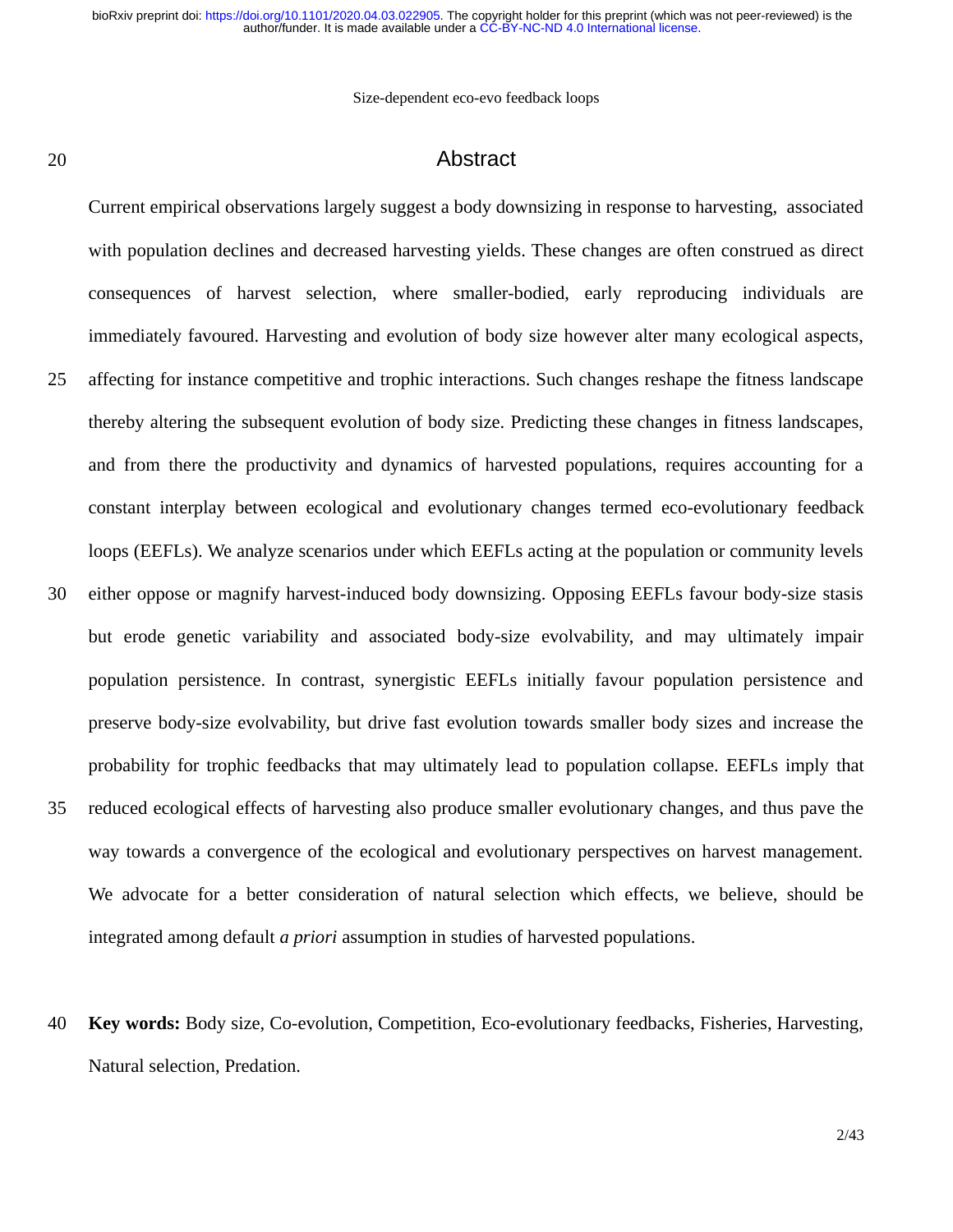5

Size-dependent eco-evo feedback loops

#### **Glossary**

**Evolutionary deterioration**: evolutionary change leading to smaller population densities, thereby increasing its probability of extinction (eg, due to demographic stochasticity)

**Evolutionary rescue**: adaptive evolutionary change that restores positive growth to declining populations and prevents extinction. 45

**Evolutionary suicide**: evolutionary dynamics leading to strategies that, though beneficial from an individual fitness point of view, lead to deterministic extinction when adopted by the whole population. **Evolutionary trapping**: a viable evolutionary attractor leads to evolutionary suicide.

**Evolvability**: trait potential to evolve. 50

**Fitness landscape**: multidimensional surface depicting fitness as a function of phenotypic traits.

**Selection gradient**: Trait-specific slope of the fitness landscape, i.e., holding other traits constant.

## Introduction

The management of exploited populations is classically based on density-dependent population models in which harvesting, while decreasing population size, alsorelaxes tnegative density-dependence, so that individual biomass productivity is increased (Schaefer 1954, Hilborn and Walters 1992). Since the mid 1990's, however, this classical view has been repeatedly challenged by a number of studies showing that individual somatic growth rate, body size and fecundity (i.e., individual biomass productivity) often tend to decrease, not to increase, with harvesting. 55 60

This negative relationship between harvest effort and body size is generally ascribed to harvest-induced evolution, i.e., it is interpreted as a rapid evolutionary response to selection against large-bodied individuals by fishers (Trippel 1995, Law 2000, Kuparinen and Merilä 2007, Fenberg and Roy 2008,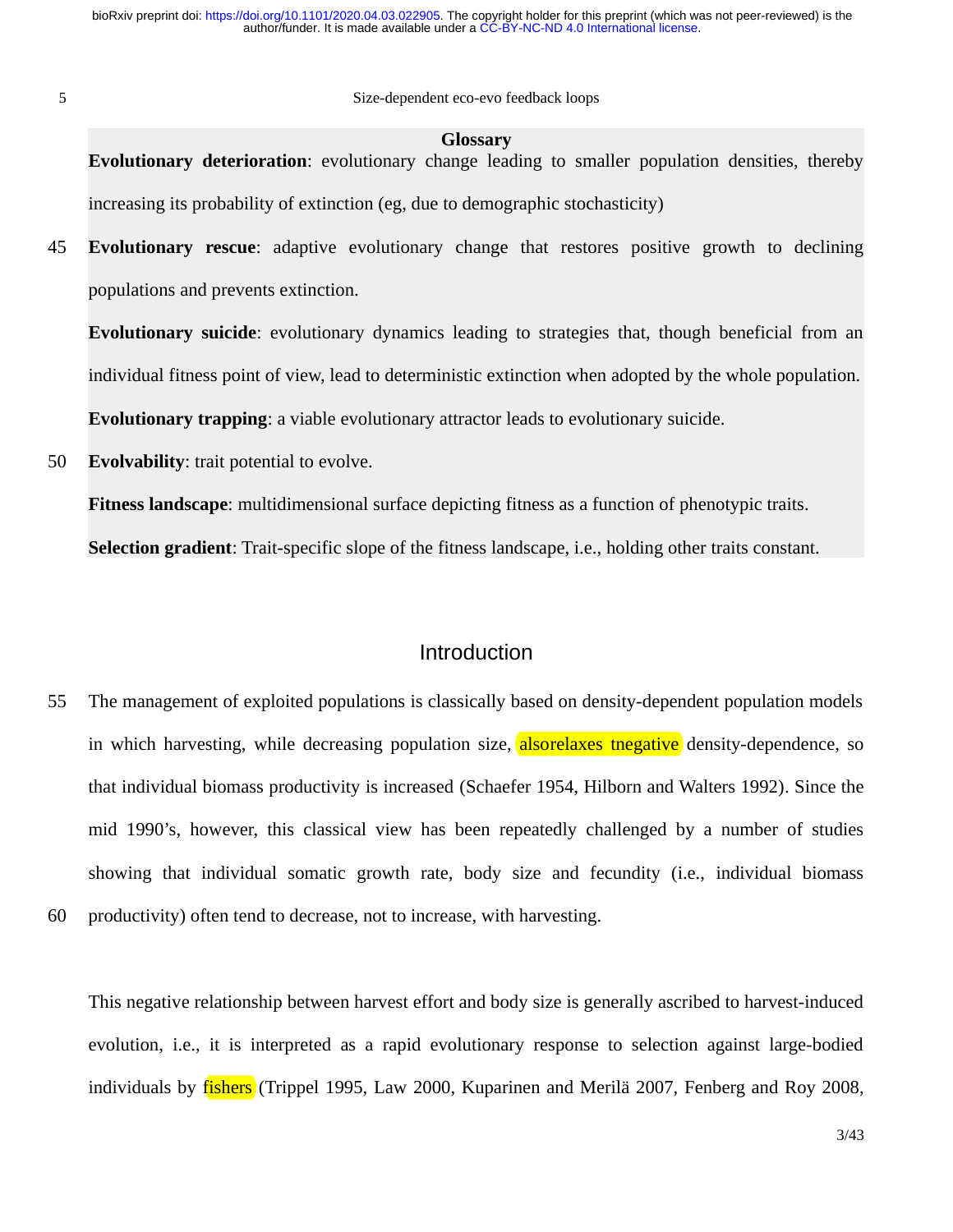Heino et al. 2015). However, there remain cases where exploitation induces no phenotypic change (Hilborn and Minte-Vera 2008, Devine and Heino 2011, Silva et al. 2013, Marty et al. 2014), or a change towards larger body sizes as predicted by density-dependent population models (Hilborn and Minte-Vera 2008). Therefore, whether harvest-induced evolutionary changes are large and rapid enough to influence population dynamics and biomass productivity is currently hotly debated. As we will show in this essay, phenotypic stasis, selection of smaller or larger body sizes are all compatible with a rapid evolutionary response to fishing, provided that the effects of natural selection are accounted for. We will also discuss how the direction of the evolutionary change depends on the ecological force that regulates the population. 65 70



**Figure 1. Selection-mediated and evolvability-mediated pathways to sizedependent eco-evolutionary feedback loops (EEFLs).** Solid arrows show evolutionary processes, dashed arrows depict density-dependent ecological processes, and the dashed-dotted arrow

indicates size-dependent ecological processes. Circular nodes depict population attributes and the rectangular node represents other environmental attributes. The environment generates natural selection on body size, which alters both mean body size value in the population (arrow 1a, e.g., Carlson et al. 2007; Perez & Munch 2010a; Olsen & Moland 2011a), but also body size evolvability (arrow 1b, e.g., Marty et al. 2015a) through density-dependent processes that modify population numbers and effective population size Ne (arrow 2a), which is a function of total population size N (Box 1). In turn, changes in population numbers may feedback on the environment through density-dependent ecological processes (arrow 2b). Body-size changes impact the population's environment through the trait-dependency of ecological interactions (arrow 3, e.g., Palkovacs et al. 2018). Harvesting may trigger or disrupt EEFLs through 85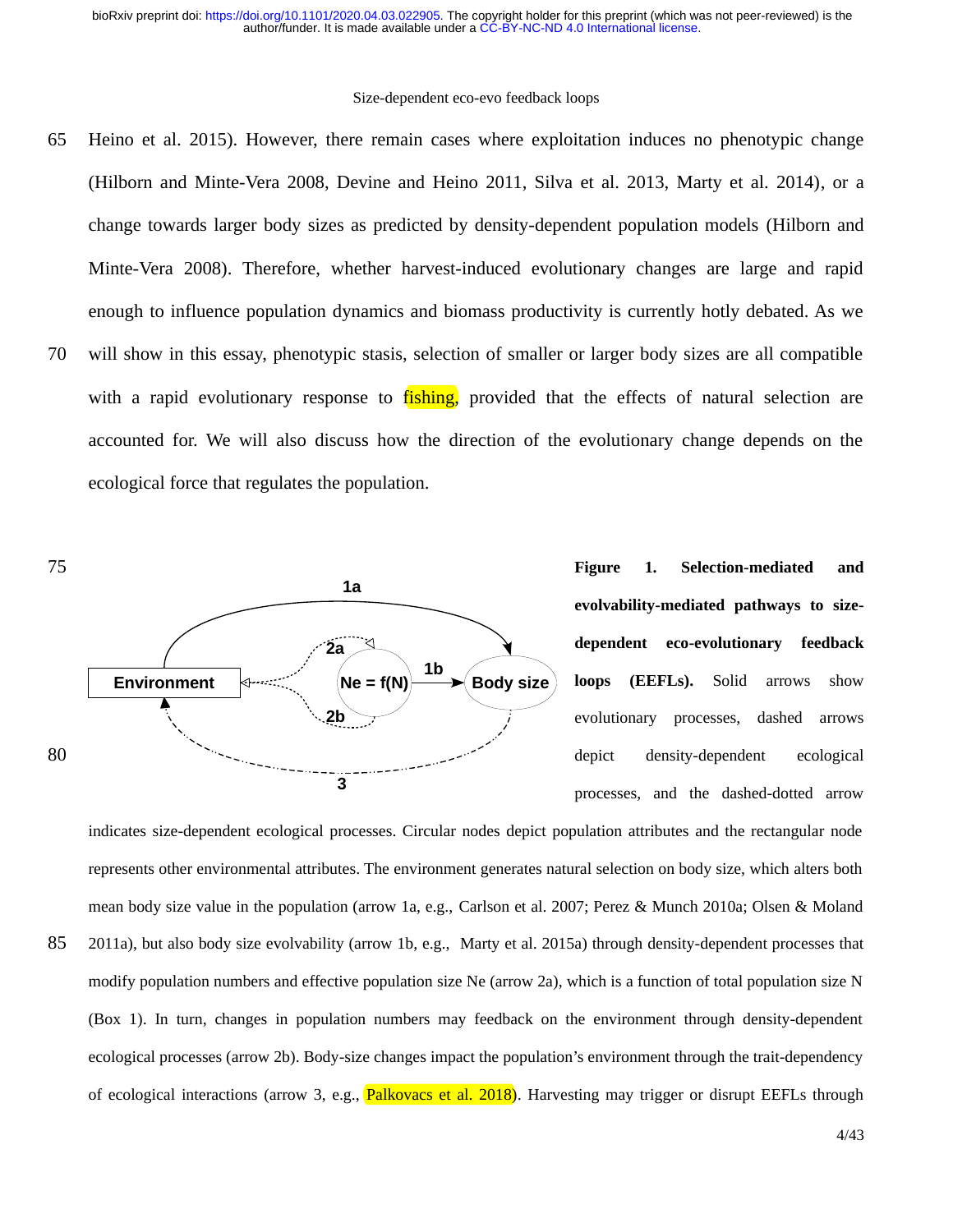direct effects on all three nodes in the system, i.e., through harvest selection on body size, by changing population numbers and body-size evolvability or by altering the environment (e.g., harvesting of a predator or prey of the focal species). 90

Considering the effects of natural selection requires examining the potential reciprocal feedbacks occurring between phenotypic evolution and ecological change, called eco-evolutionary feedback loops (hereafter EEFLs, see Govaert et al. 2019). EEFLs in response to trophic interactions have been demonstrated experimentally (Yoshida et al. 2003, Hiltunen et al. 2014, Hiltunen and Becks 2014) and probably also occur in the rabbit-myxoma virus system (Fussmann et al. 2007). EEFLs in response to anthropogenic changes have been mainly explored from a theoretical point of view (Dieckmann and Ferrière 2004, Ferrière and Legendre 2013). These theoretical studies stress that EEFLs may proceed through two parallel pathways: a selection-mediated pathway (Arrow 1a, Fig. 1; Box 1) and an evolvability-mediated pathway (Arrow 1b, Fig. 1; Box 1; Glossary). 95 100

There are several reasons for considering that harvested systems are highly prone to exhibiting EEFLs. First, trait evolution in response to natural selection may be large and fast (Grant and Grant 2002, Stockwell et al. 2003, Hairston et al. 2005), and the effects of natural selection are thus far from benign. This speed of evolution may be easily explained by the fact that exploited species often have initially large population (hence possibly large evolvability) and that harvesting often creates large fitness differences within the population. Second, Harvest-induced selection is often strong and consistent against large-bodied individuals (Pauly et al. 1998, Carlson et al. 2007, Kuparinen et al. 2009), and harvest-induced change in size-related traits has been shown to be particularly fast (Darimont et al. 2009). In turn, body size is a pleiotropic trait linked to a host of physiological, life 105 110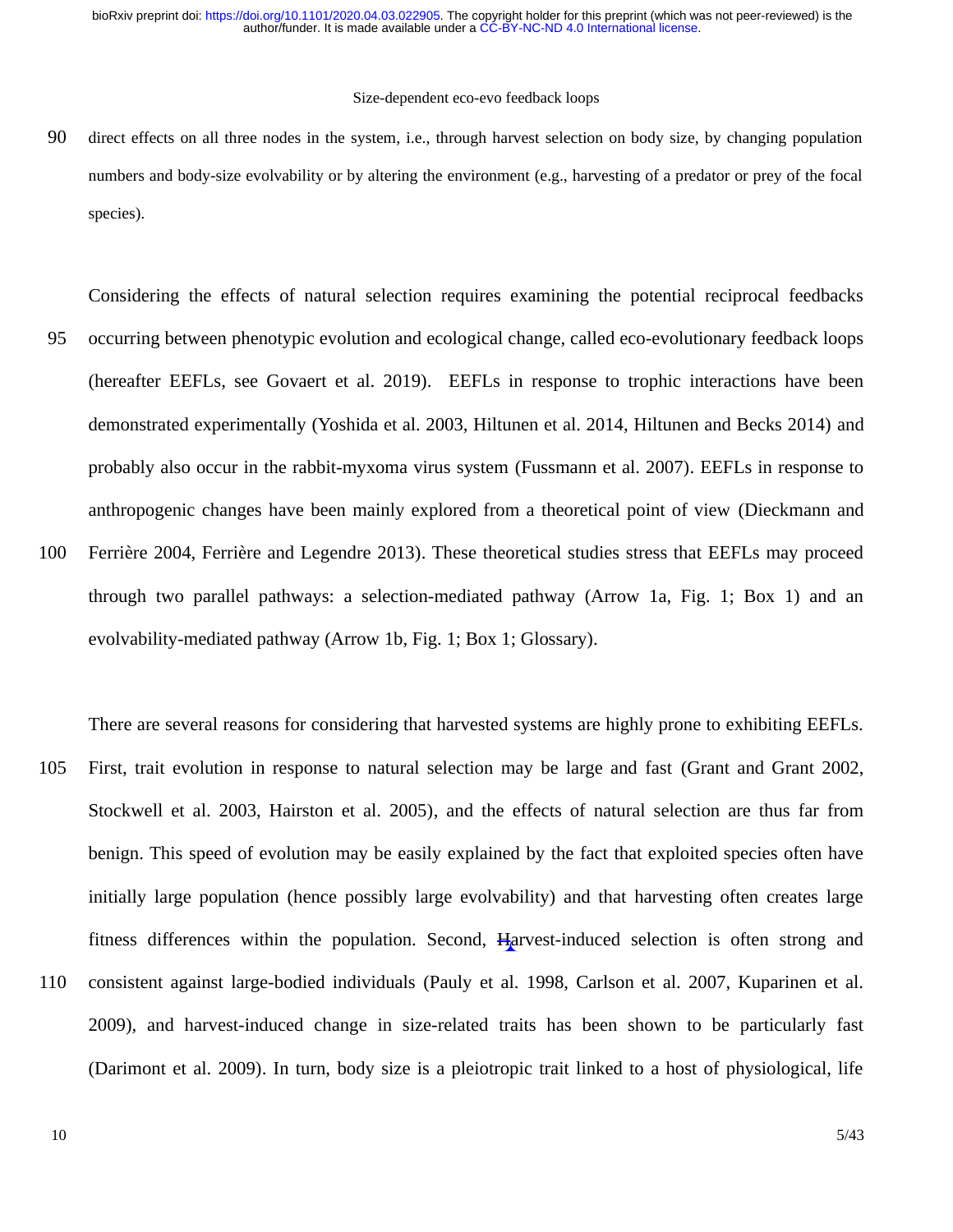history and ecological attributes of individuals (Peters 1983, Brown et al. 2004, Woodward et al. 2005), and several studies have documented ecosystem ramifications to harvest-induced body downsizing

(Shackell et al. 2010, Palkovacs et al. 2018). Hence, rapid evolution of body size has a high potential to induce large ecological effects, which are in turn likely to feed back on body-size evolution through natural selection in size-dependent EEFLs (Fig. 1). 115

#### **Box1. Defining the selection- and evolvability-mediated pathways to eco-evolutionary feedback**

#### **loops (EFFLs).** 120

To study existing feedbacks between ecological and evolutionary dynamics, two main frameworks are currently used: quantitative genetics (QG) and adaptive dynamics (AD). Though the two methods differ, they are both based on the idea that the description of trait dynamics in response to selection requires two fundamental ingredients: trait(s) evolutionary potential (hereafter "evolvability") and a measure of selection acting on the trait(s).

Consider for instance the classical recursive equation of quantitative genetics (QG):

$$
\overline{x}_{t+1} = \overline{x}_t + \Delta \overline{x} = \overline{x}_t + \underbrace{V a_x}_{\text{Evolvability}} \underbrace{\frac{\text{cov}(w, x)}{\text{var}(x)}}_{\text{Selection}} \qquad \text{Eq. 1,}
$$

130

125

where  $\bar{x}$  is the mean population value of a univariate trait  $\bar{x}$ ,  $\bar{t}$  is generation index,  $Va$ <sub>y</sub> is

additive genetic variance, *w* is relative individual fitness, and  $\frac{\text{cov}(w, x)}{\sqrt{x}}$ var(*x*) is the directional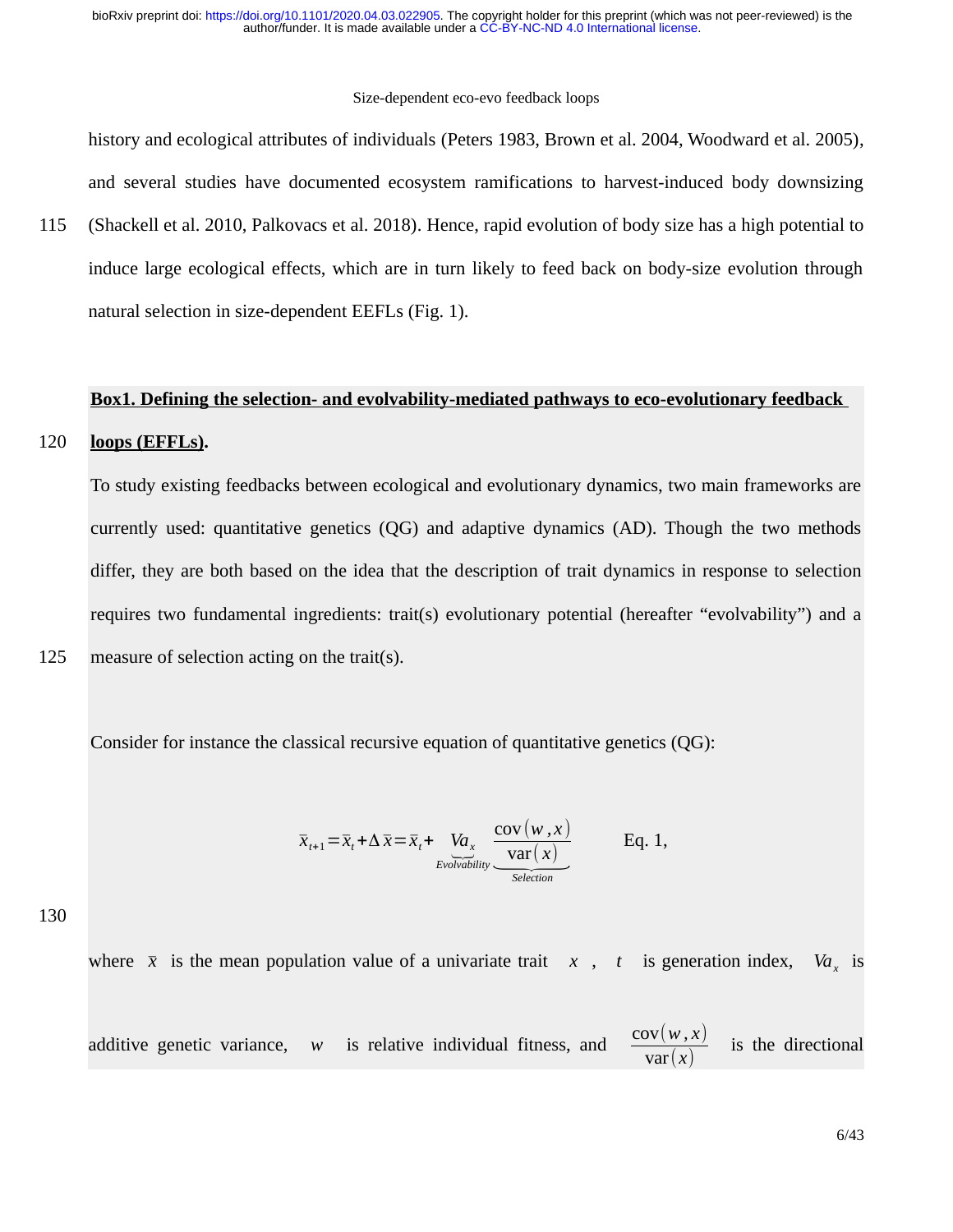#### Size-dependent eco-evo feedback loops

selection gradient, i.e., the slope of the linear regression between fitness and trait *x* (Lande and Arnold 1983). Provided that the definition of *w* includes at least density dependence and/or frequency dependence, Eq. 1 incorporates selection-mediated EEFLs as the ecological context (density or frequency) then impacts the selection term (Abrams 2001). Eco-evolutionary feedack loops may also occur through the evolvability-mediated pathway in Eq. 1, for instance if *Va<sup>x</sup>* is directly linked to the ecological context (eg, an existing correlation between population density and genetic variability) or if  $Va<sub>x</sub>$  is an explicit function of the strength of selection since strong directional selection is expected to decrease additive genetic variances (Crow 2008). 135 140

Adaptive dynamics (AD) (Dieckmann and Law 1996) readily account for both selection- and evolvability-mediated EEFLs. This essential feature of AD is captured by the canonical equation:

145 
$$
\frac{d\overline{x}}{dt} = \underbrace{\frac{1}{2}\mu \sigma^2 N^*(x)}_{\text{Evolvability}} \underbrace{\frac{\partial W(x',x)}{\partial x'}}_{\text{Selection}}\bigg|_{x'=x} \text{ Eq. 2,}
$$

where *x* is a resident trait, *x*<sup>*'*</sup> is a mutant trait,  $d\bar{x}/dt$  is a continuous-time analogue of  $\Delta \bar{x}$  in Eq. 1,  $\mu$  is per capita mutation rate, and  $\sigma^2$  is phenotypic variance from a mutation.  $N^*(x)$  is equilibrium population size for the resident trait, and Eq. 2 hence incorporates the evolvabilitymediated pathway to EEFLs since evolvability is explicitly dependent on equilibrium population size

 $N^*(x)$  , which is set by the value of the resident trait *x* .  $W(x^*,x)$  is invasion fitness for a mutant trait  $x'$  in an environment determined by the resident trait  $x$ . Because this fitness definition is based on ecological dynamics, one sees that selection-mediated EEFLs are readily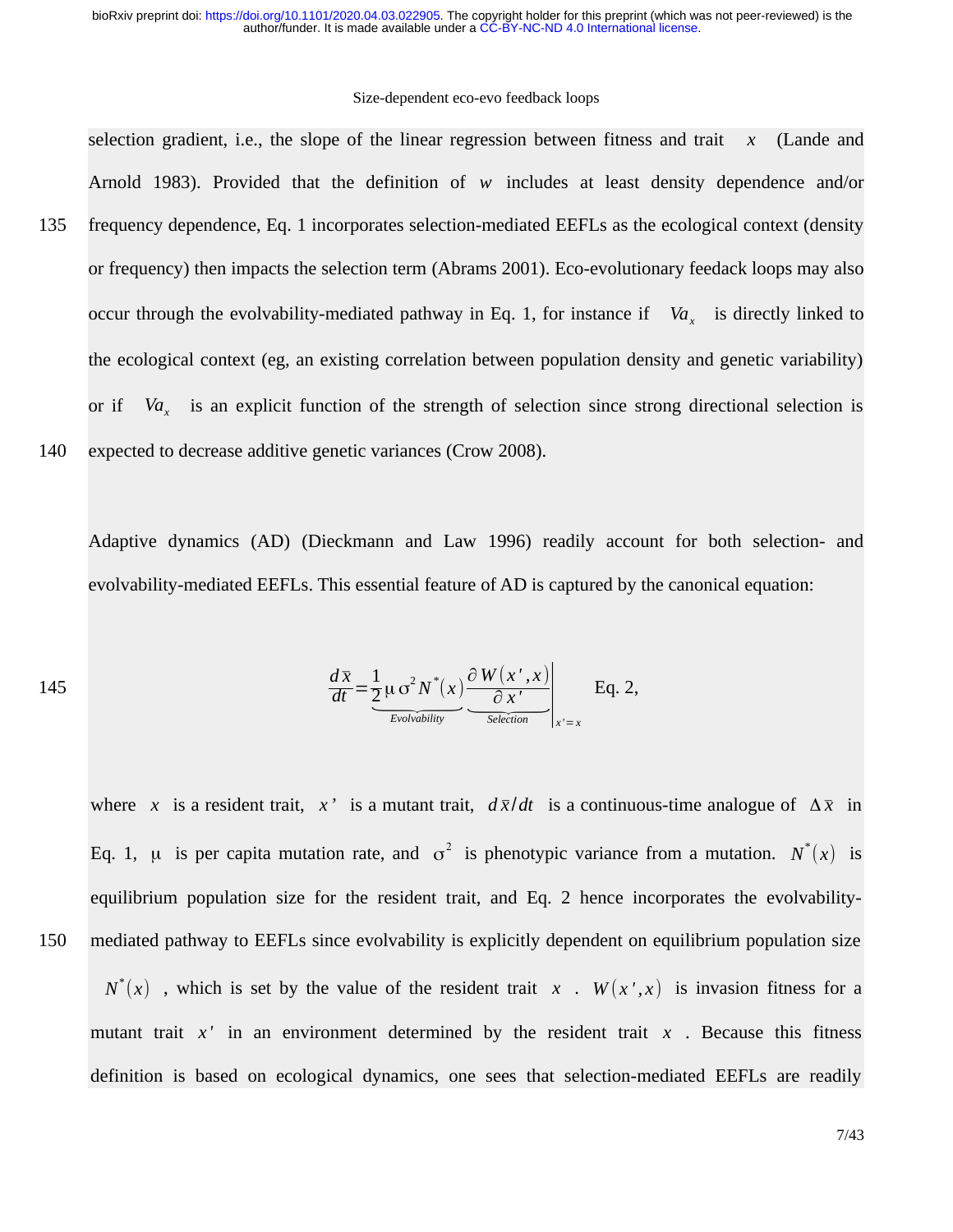15

#### Size-dependent eco-evo feedback loops

considered in adaptive dynamics models. Finally  $(\partial W(x',x))/(\partial x')$  is the directional selection gradient acting on the mutant trait *x '* , i.e., is the invasion criterion (slope of the fitness landscape for *x '* evaluated in *x* ). 155

We start by considering only the action of direct harvest-induced selection on body-size evolution, i.e., by considering natural selection-absent dynamics, which is the classical approach so far adopted by most studies of fisheries-induced evolution. Then, we consider natural selection and discuss in particular the influence of competition and predation on body-size evolution. In a third section, we embed our focal evolving species in simple trophic modules and consider monospecific EEFLs, i.e., EEFLs in which only the exploited species evolves in the community. In the fourth section we explore multispecies EEFLs, i.e., EEFLs when more than one species can evolve. In the last section we discuss the practical implications of EEFLs for the management of harvested systems. 160 165

### *1. EEFL-absent dynamics*

Even when natural selection is absent, size-selective harvesting may generate multiple evolutionary outcomes. If harvesting targets both immature (juveniles) and adult individuals, an early maturation is favoured which, given a fixed somatic growth rate, also results in a smaller body size at maturation (Roff 1992, Ernande et al. 2004, Heino et al. 2015). However, if harvesting selectively targets only mature (adult) individuals, then a delayed maturation is favoured (Ernande et al. 2004, Heino et al. 2015). 170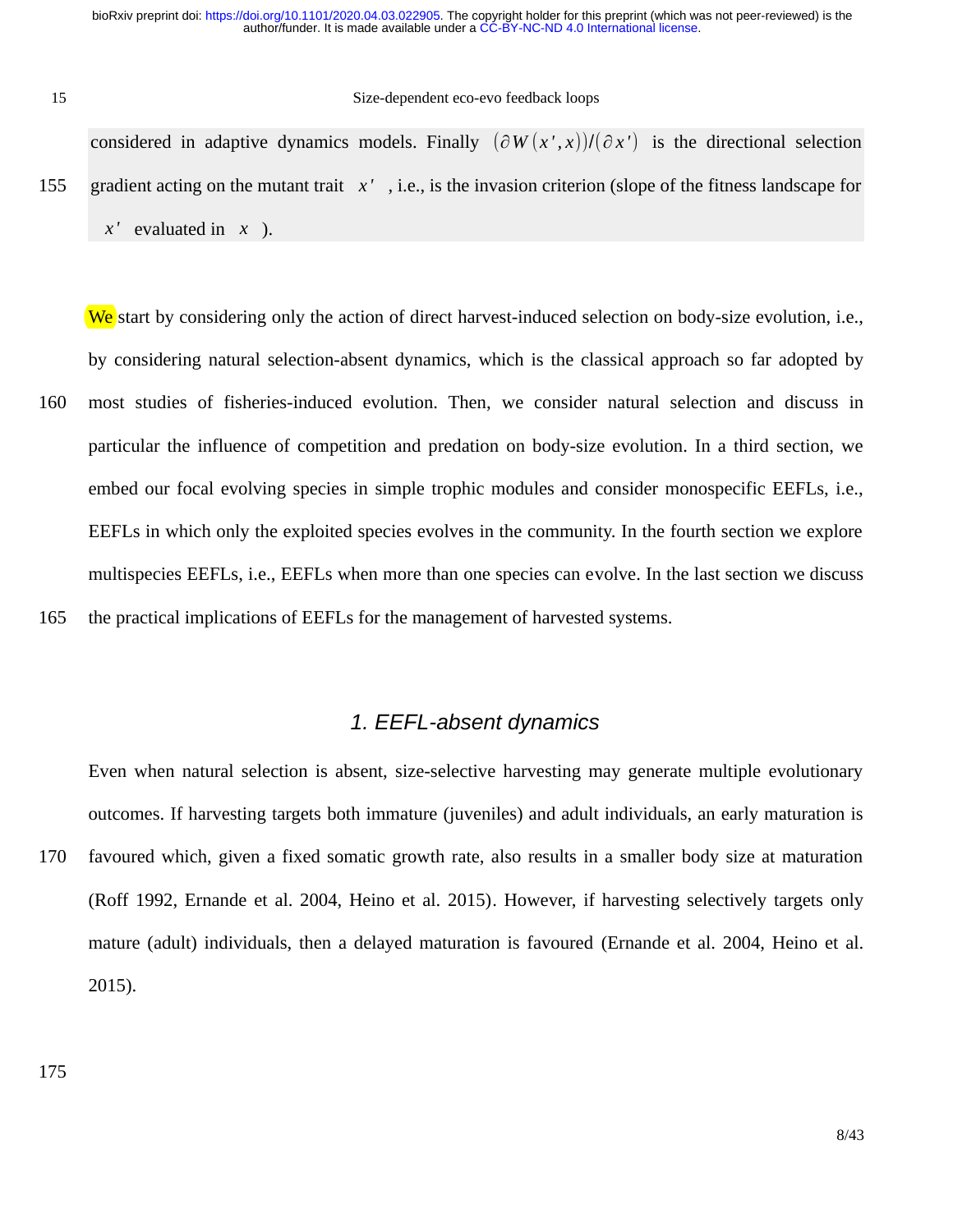

**Figure 2. Body size-dependent fitness landscape in harvested populations. A**: Evolutionary "rescue" (see Glossary) with no eco-evolutionary feedback loop (EEFL). In the absence of anthropogenic selection, the population mean trait resides at the naturally-selected optimum (dotted blue curve,  $t_0$ ). The product of natural selection with anthropogenic selection (i.e., survival to harvesting, dashed red curve) instantaneously warps the natural fitness landscape to

generate a new, composite fitness landscape (solid grey curve) on which the population mean trait value is associated with a fitness at which the population crosses the extinction threshold  $(t<sub>1</sub>,$  maladaptation). Rapid adaptive evolution through a few generations towards the newly-selected adaptive optimum restores a fitness at which the population may persist (t<sub>2</sub>, *re*-adaptation). **B**: Evolutionary "trapping" (see Glossary) in an antagonistic EEFL. Change in natural selection acts antagonistically with harvest selection, dampens trait change and prevents evolutionary rescue. The arrow shows the change in natural selection due to the environmental feedback from decreasing population density and sketched by the 2b-1a arrow sequence in Fig. 1. **C**: Magnified evolutionary rescue in a synergistic EEFL. The change in natural selection is synergistic with harvest selection, magnifies trait change, and increases probability for evolutionary rescue (same arrow sequence as case B). 195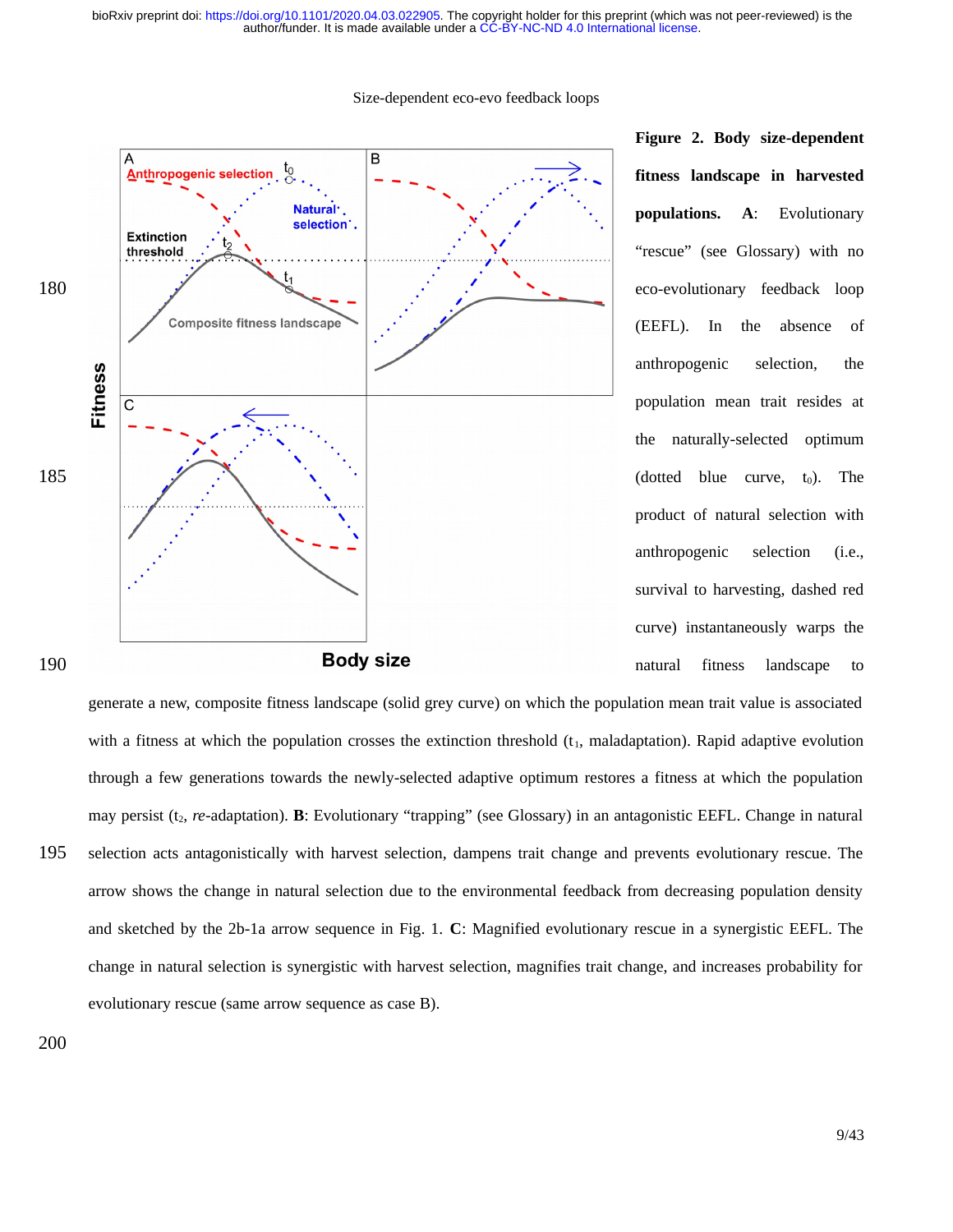#### Size-dependent eco-evo feedback loops

Next to maturation schedules, harvesting selection also acts on somatic growth rates  $\psi_b$  removing large-bodied individuals at a given age, thus favouring slow-growing genotypes. However, if the strength of selection for earlier maturation overwhelms the strength of selection for slower somatic growth, harvesting may favour the evolution of faster growth rates, as these allow an earlier maturation *(Dunlop et al. 2009, Eikeset et al. 2016, Diaz Pauli et al. 2017)* . In these instances, evolution is entirely driven by the direct effects of the harvesting process. Such effects are density-independent, and do not rely on any changes or feedback in the ecological context (i.e., these are EEFL-absent dynamics). 205

Most of field or experimental studies suggest that earlier maturation at a smaller body size and decreased somatic growth rates are the dominant responses to harvesting (Le Rouzic et al. unpublished) results, Renneville et al. unpublished results, Haugen and Vøllestad 2001, Conover and Munch 2002, Olsen et al. 2004, Walsh et al. 2006, Edeline et al. 2007, Biro and Post 2008, van Wijk et al. 2013, Uusi-Heikkilä et al. 2015, Bouffet-Halle et al. 2019). Such a harvest-induced evolution is sometimes referred to as "maladaptive" (Walsh et al. 2006) because traits move away from the naturally-selected phenotypic optimum (Fig. 2A). However, evolution in response to selection is adaptive by definition, by tracking movements of the novel adaptive optimum that results from the combination of natural selection and harvest selection curves (Fig. 2A, Carlson et al. 2007; Dunlop et al. 2015). If adaptive change occurs fast enough, it may potentially restore a positive population growth and prevent extinction, a process termed "evolutionary rescue" (Glossary, Fig. 2A, Gomulkiewicz & Holt 1995a). Apparent "maladaptation" is, in fact, linked to the lower fitness of the adaptive peak on the composite adaptive landscape (grey curve in Fig. 2A) compared to the fitness of the pristine adaptive peak (blue dotted curve in Fig. 2A). Would the naturally-selected adaptive landscape be flat (horizontal blue 210 215 220

dotted line in Fig. 2A), the fitness of the the adaptive peak on the composite adaptive landscape would

20

10/43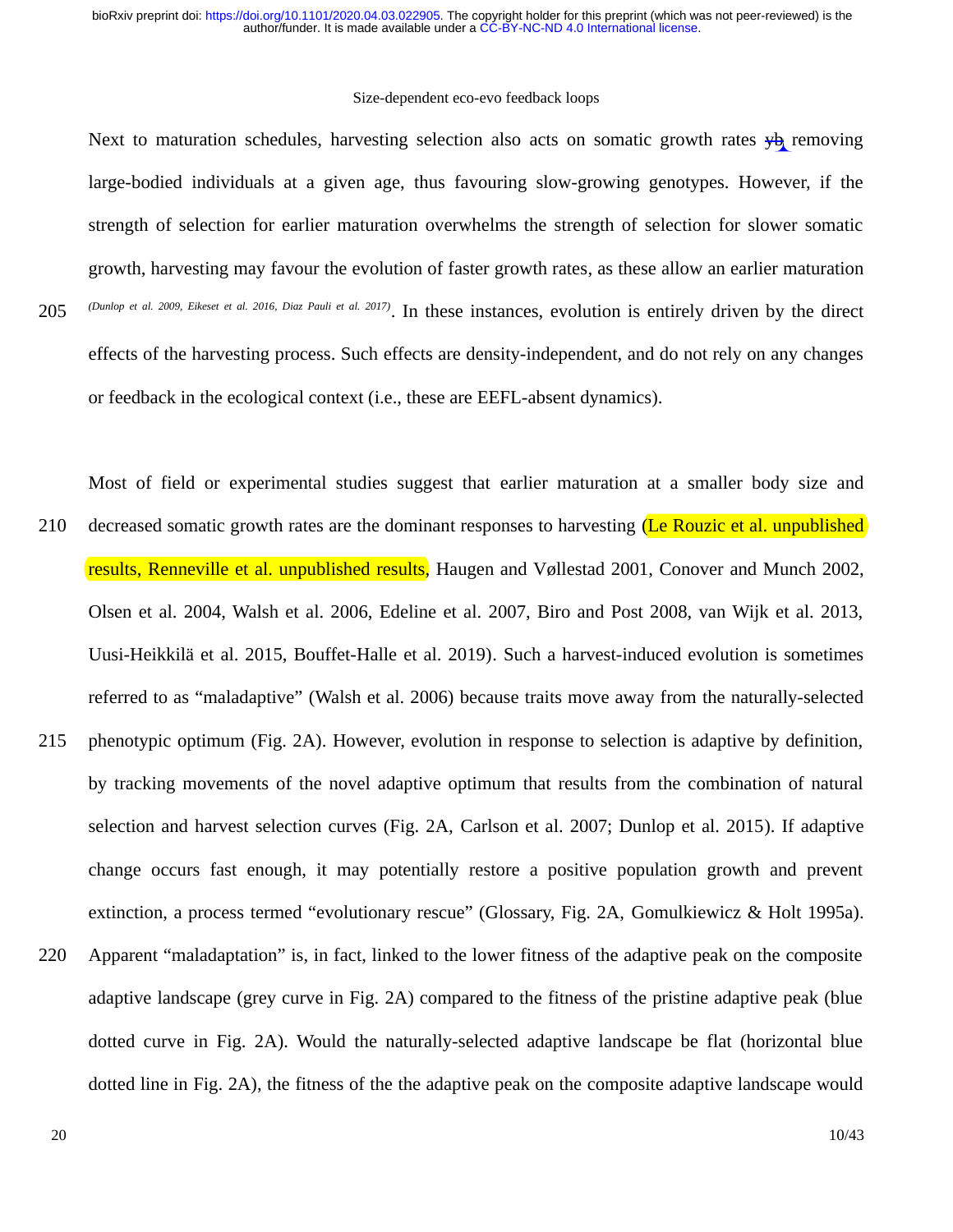#### Size-dependent eco-evo feedback loops

be identical to the fitness of the pristine adaptive peak and there would be no maladaptation in harvest-

adapted populations. Hence, the widely-reported maladaptation in harvested populations demonstrates that naturally-selected adaptative landscapes are not flat but instead steep, and that the effects of natural selection on trait and population dynamics should not be ignored in harvested systems. 225



(energy flowing from bottom to top), while dashed arrows represent juvenile maturation to the adult stage or reproduction. **A**: Resource competition between C0 and C1 may be exploitative (indirect) if mediated only by R, or direct if C0 and C1 interfere when consuming R. **B**: predator-prey module. **C**: Life-history tritrophic food chain of De Roos & Persson (2002) in which juvenile and adult consumers Cj and Ca compete for R while Cj are consumed by a predator. **D**: life-history intraguild predation considered by Abrams (2011a) in which juvenile consumers Cj compete for R with consumer C0, which is preyed upon by adult consumers Ca. 240

The effects of harvesting on the size-dependent fitness landscape predicted in Fig. 2A are based on an assumption of negligible changes in natural selection. In fact, however, harvest-induced changes in the

environment, population density and body size of target species (Fig. 1) may trigger feedback loops in which the strength and/or direction of natural selection may potentially change (Dieckmann and 245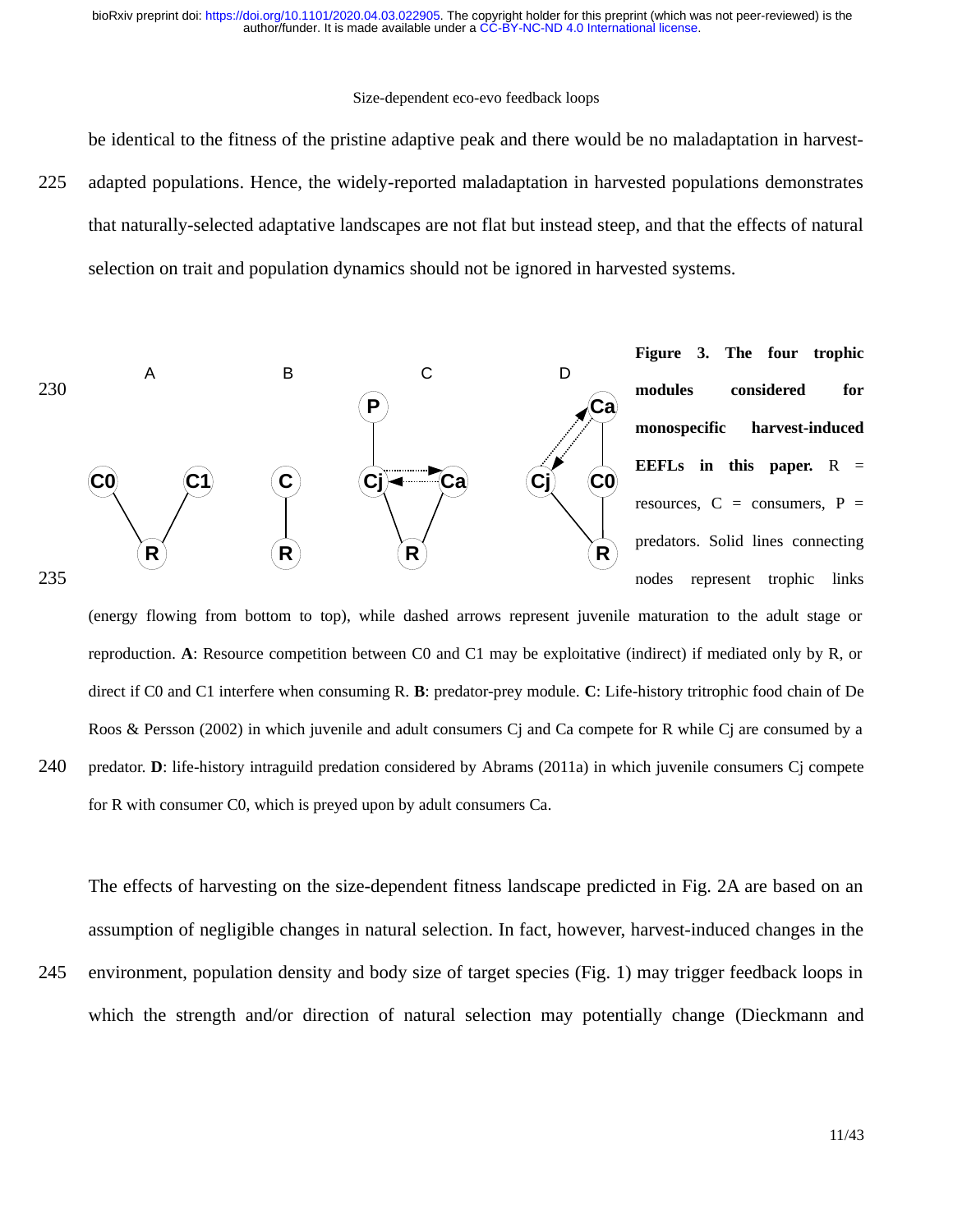#### Size-dependent eco-evo feedback loops

Ferrière 2004, Ferrière and Legendre 2013). We now examine potential pathways for natural selection to act on body size in such feedback loops.

250

### *2. Size-dependent natural selection*

### *2.1. Intraspecific competition*

Competition (Fig. 3A) may be exploitative (i.e., resource-mediated, or indirect) or interferencemediated (i.e., direct). Both types of competition are expected to generate selection on body size. Exploitative competition may be usefully construed using the *R*\* rule, which states that competition selects individuals surviving on the lowest equilibrium resource level (Tilman 1982). A lower individual *R*\* (i.e., a higher resource competitive ability) is achieved by increasing resource intake and/ or by decreasing basal metabolic requirements. Note, however, that both resource intake and basal metabolic rate generally increase with body size (Peters 1983, Persson et al. 1998, De Roos et al. 2003b, Kooijman 2010). Hence, Whether individual *R*\* increases or decreases with body size depends on the relative strengths of allometric constraints acting on resource intake and metabolic rate. If resource intake increases faster with body size than metabolic rate, *R*\* decreases with increasing body size and exploitative competition should select larger body sizes. In contrast, if resource intake increases slower than metabolic rate, *R*\* increases with body size and exploitative competition should select smaller body sizes. In fish, available evidence suggests that *R*\* increases with body size (Persson and De Roos 2006), so that exploitative competition should favor smaller sizes. Population dynamics consistent with this prediction have been reported in the vendace *Coregonus albula* (Hamrin and Persson 1986), roach *Rutilus rutilus (Persson et al. 1998)* and Japanese medaka *Oryzias latipes* (Edeline et al. 2016). 255 260 265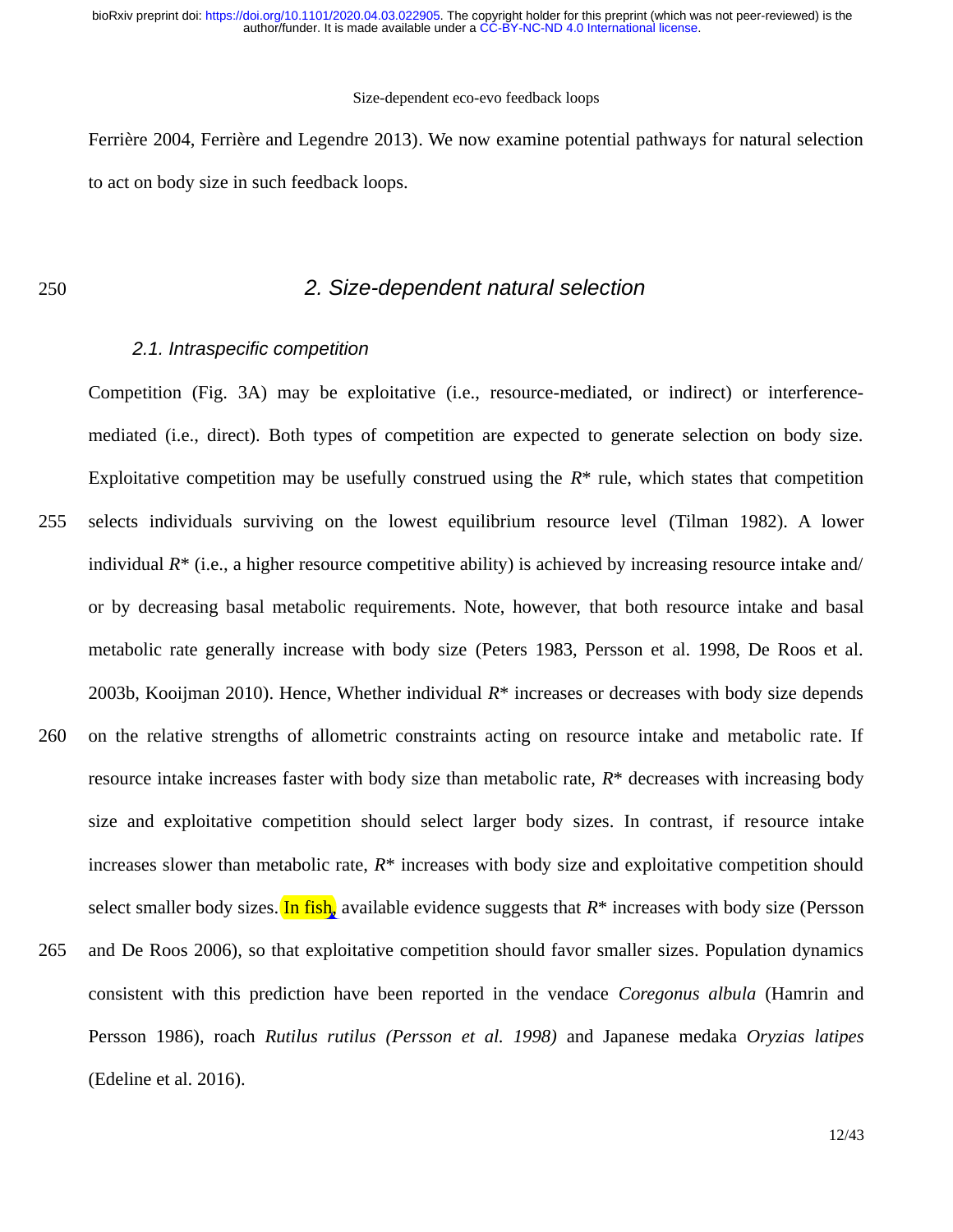25

#### Size-dependent eco-evo feedback loops

- While size-selective effects of exploitative competition are dependent upon the allometric scaling exponents of intake and maintenance rates, interference competition almost universally brings an advantage to large-sized individuals in contests for food (Persson 1985, Post et al. 1999a). In fish, this phenomenon is so prevalent that aquaculturists must apply size culling to fish cohorts to prevent a few giant individuals to monopolize food (even though food is provided in excess). In experimental populations of the springtail *Folsomia candida*, interference favours large-sized individuals that can monopolize resources (Le Bourlot et al. 2014). Similarly, in wild populations of the brown anole lizard (*Anolis sagrei*) natural selection for larger body sizes increases in parallel with population density and associated interference competition (Calsbeek and Smith 2007). 270 275
- Competition, if not leading to competitive exclusion through a *R*\* process, may also select on body sizes indirectly through decreasing the individual resource share. Fitness-maximising models predict that food stress should select for delayed maturation and, hence, for larger adult body size if somatic growth rate is constant (Gadgil and Bossert 1970).In contrast, an evolutionarily-stable model predicts resource limitation to select for earlier maturation at a smaller body size if somatic growth rate is constant (Kawecki 1993).Available evidence tends to support predictions from fitness-maximising models (Holliday 1989, Sgrò and Partridge 2000). 280 285

#### *2.2. Predation*

If predators are either non size-selective or selective against a large body size in their prey, they will drive the same sort of trait dynamics as harvesters (see above). Often, however, predators are size-290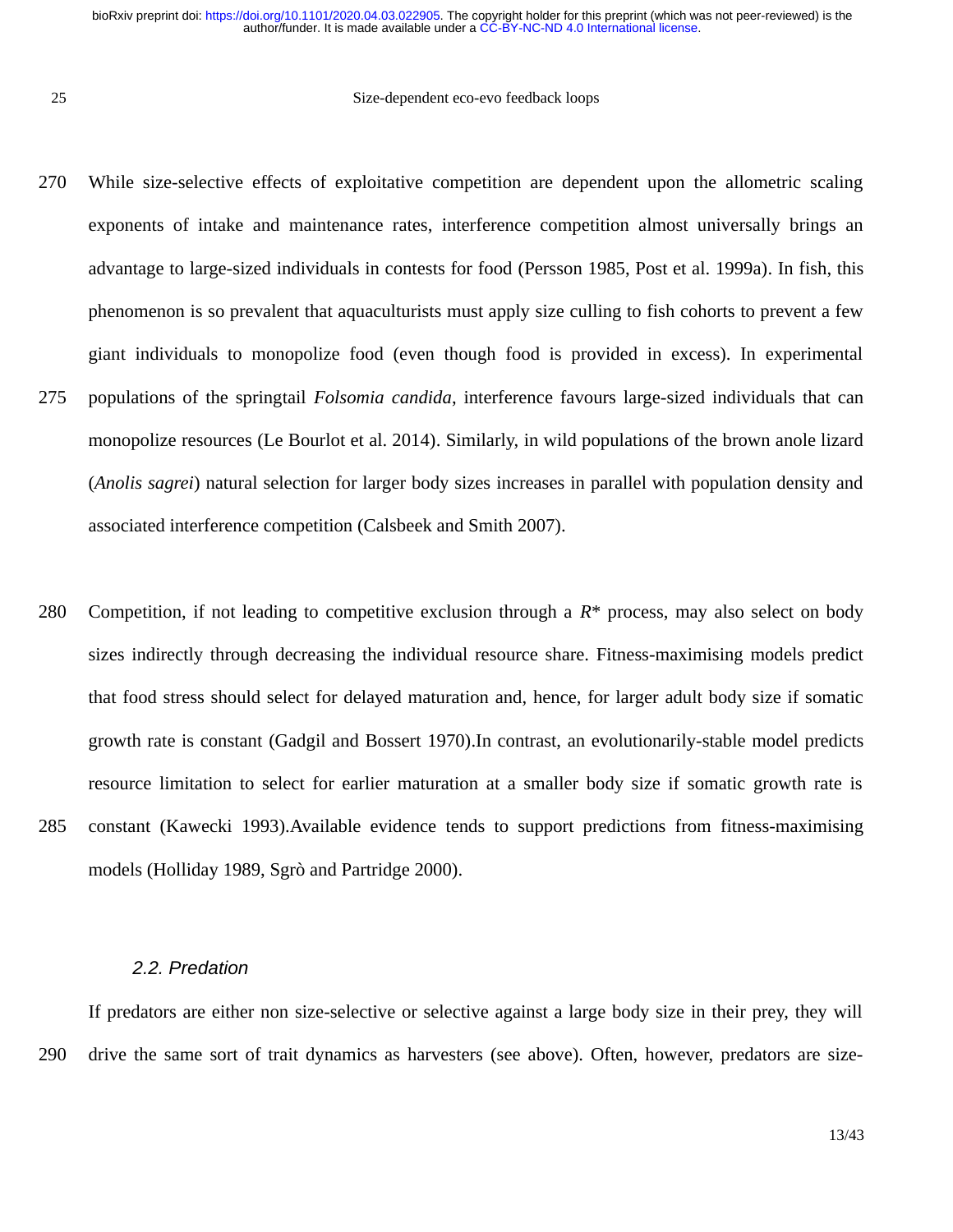#### Size-dependent eco-evo feedback loops

limited and thus preferentially feed on small-sized individuals in their prey populations, which is uncommon among harvesters. This is for instance the case of intraspecific predation (cannibalism), in which large conspecifics prey on smaller conspecifics (Claessen et al. 2004). In such a case, predators favour prey individuals that grow fast through the "predation window" to rapidly reach a size refuge, i.e., they select for a large body size at a given age (Day et al. 2002). Cannibalism is presumably the mechanism that controlled the positive effect of population density on somatic growth rate in Windermere pike *Esox lucius*: as the density of cannibals increased, survival was biased towards fast-

growing individuals (Edeline et al. 2007).

295

### **Table 1. Sources of natural selection predicted and observed to favour either a smaller or larger body size at age or at maturity.** 300

| Natural selection for a<br><b>Smaller body size</b>                           | Natural selection for a<br>Larger body size                                                                                         |
|-------------------------------------------------------------------------------|-------------------------------------------------------------------------------------------------------------------------------------|
| Size-dependent exploitative competition <sup>1</sup>                          | Interference competition                                                                                                            |
|                                                                               | Size-independent exploitative competition<br>resulting in food stress                                                               |
| in prey populations                                                           | Selective predation on large-bodied individuals Selective predation on small-bodied individuals<br>in prey populations <sup>2</sup> |
| Size-independent predation                                                    | Cannibalism                                                                                                                         |
| Selective predation on juvenile (immature)<br>individuals in prey populations | Selective predation on mature individuals in<br>prey populations                                                                    |

1: Selection may be for a large body size if attack rate increases faster with body size than maintenance rate. 2: direction of selection may be different on size-at-age and on size-at-maturity.

In contrast, the effect of size-limited predation on age at maturation is less straightforward. If mortality increases among young age classes, models predict evolution of delayed maturity (Law 1979). In contrast, if the mortality is stage-dependent, higher juvenile (immature) mortality favours earlier maturity which, given a fixed growth rate, also means maturity at a smaller body size (Abrams and 305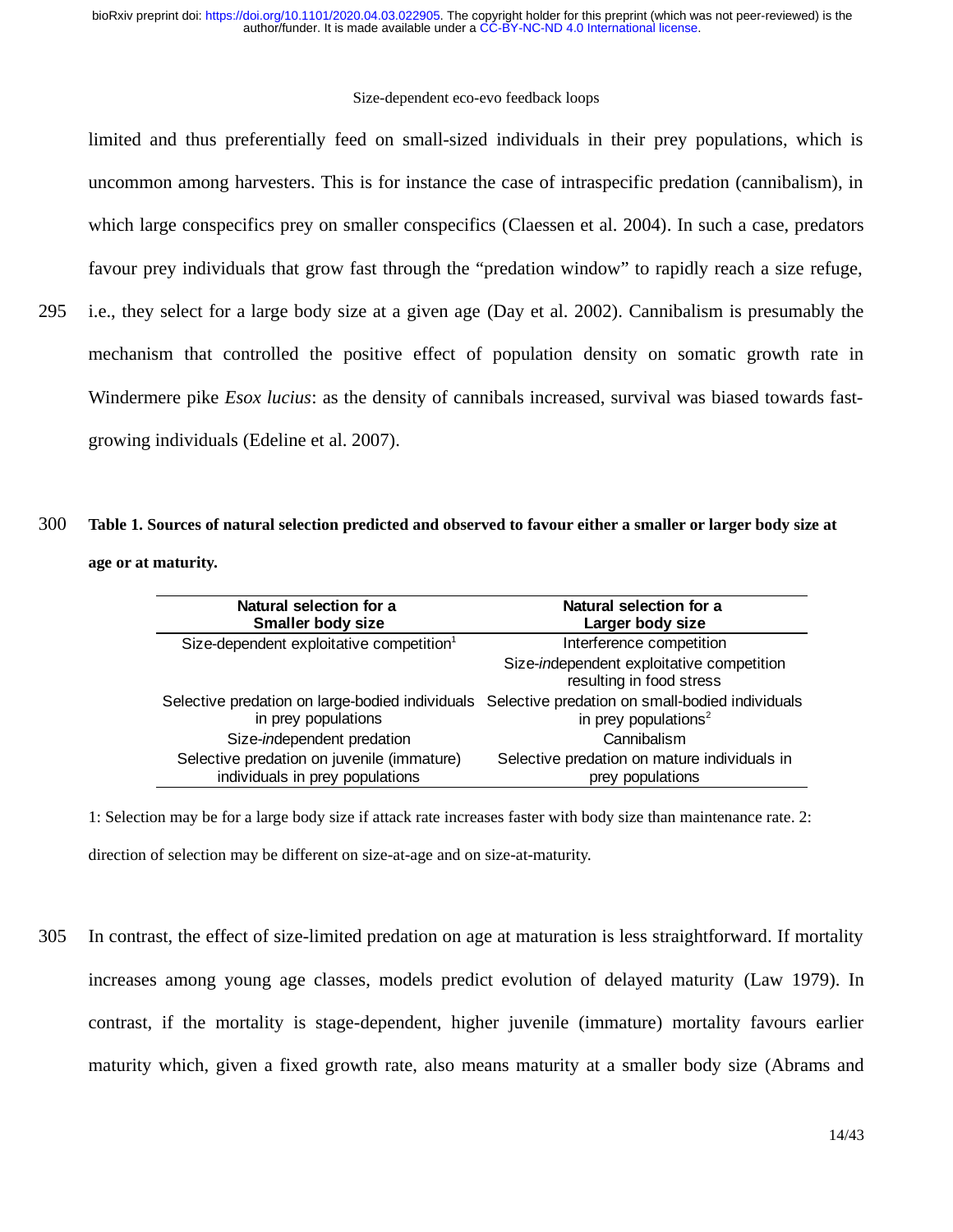#### Size-dependent eco-evo feedback loops

Rowe 1996, Heino et al. 2015). If mortality increases among small-sized individuals, predictions depend on the details of the model. Optimality models predict evolution of delayed maturation at a larger body size (Taylor and Gabriel 1992). In contrast, AD models accounting for a trade off between somatic growth and reproduction and for a positive effect of body size on fecundity lead to more complex outcomes: increased mortality among small-sized individuals can increase or decrease maturation size, or even lead to the coexistence of both early- and late-maturing individuals depending on the parameter values in the model (Gårdmark and Dieckmann 2006). To our knowledge, the available empirical and experimental evidence is for delayed maturation at a larger body size when predation targets small-sized individuals (Renneville et al. unpublished results, Edley and Law 1988, Wellborn 1994, Beckerman et al. 2010), but only if resources are enough to support fast somatic growth (Chase 1999). The results of this section 2 are summarized in Table 1. 310 315

320

## 3. Monospecific EEFLs

Before discussing more complex situations that involve the co-evolution of several species, we first study monospecific EEFLs in which only the harvested species evolves. This configuration may represent a reasonable approximation of the reality when the strength of selection or evolvability is highly asymmetric among interacting species. We start by examining monospecific EEFLs in simple trophic modules (resource competition, and consumer-resource, Figs. 3A and 3B) before moving to more sophisticated trophic modules blending competition and predation (Figs. 3C and 3D). 325

### *3.1. Competition-driven EEFLs*

As highlighted above, exploitative (indirect) competition is predicted to select for smaller body sizes in fish. Consequently, it follows that the direct selective effects of harvesting (toward smaller sizes) may 330

15/43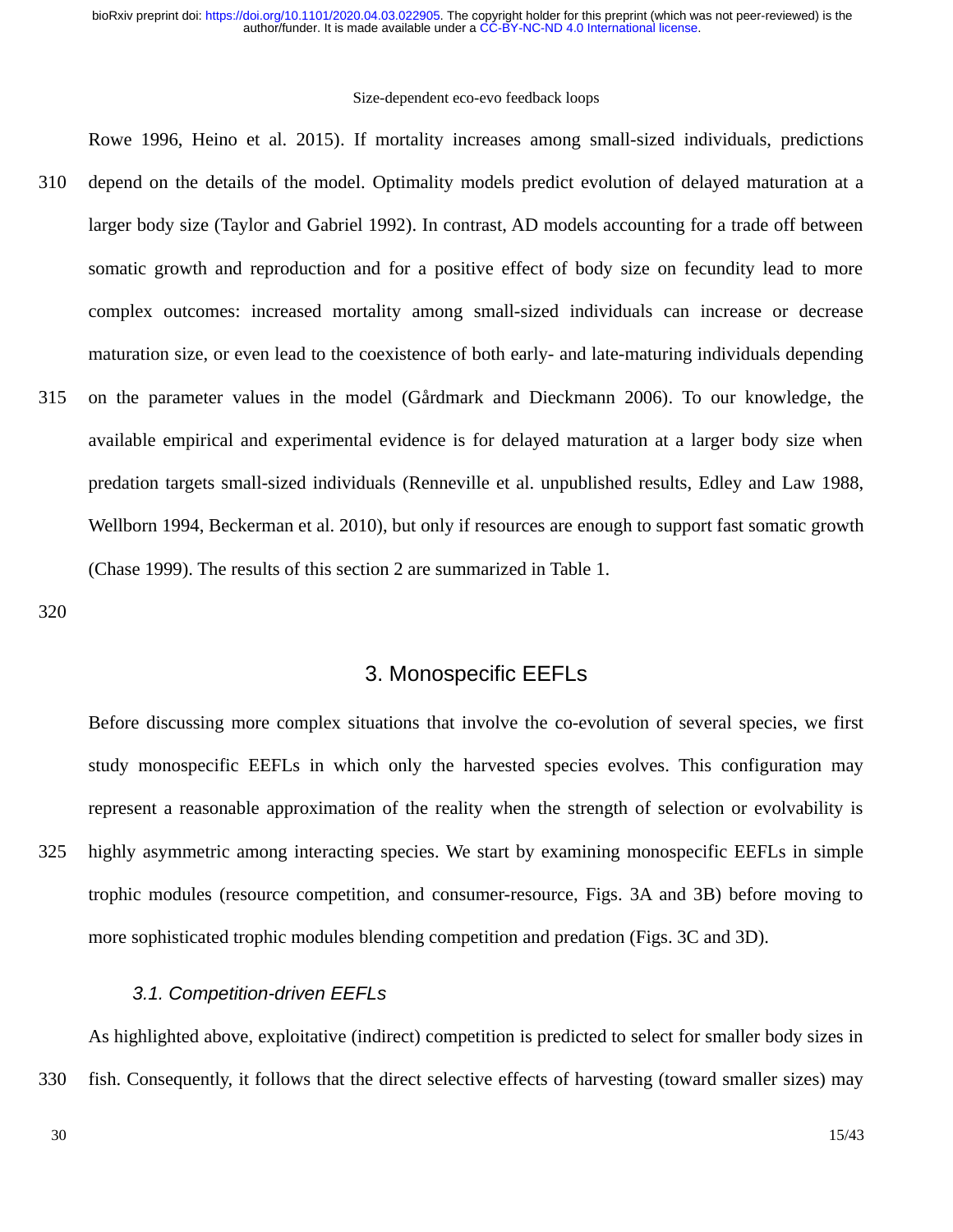#### Size-dependent eco-evo feedback loops

be somewhat compensated by the relaxed selective pressures due to decreased exploitative competition (Fig. 2B compared to 2A). The natural selection feedback then tends to oppose the evolutionary effects of fishing (Fig. 1, arrow 1a), thus favouring an evolutionary stasis but also reducing the probability for evolutionary rescue (Fig. 2B), a case referred to as "evolutionary trapping" by Dieckmann and Ferrière (2004). Additionally, the overall flattening of the fitness landscape is expected to result in decreased

effective population size (Ne, Fig. 1) and a loss of body-size evolvability (Eq. 2, box 1).

In contrast, when interference or even cannibalism dominate competition, natural selection initially favours large-sized individuals. Harvesting, by reducing the density of large-sized, dominant individuals thus relaxes natural selection for a large body size (Fig. 2C). Such a synergism between direct harvest selection and the natural selection feedback (Fig. 1, arrow 1a) will magnify evolution towards smaller body sizes and elevate the fitness peak on the composite fitness landscape (Fig. 2C compared to 2A), thus increasing effective population size and body size evolvability, inflating probability for evolutionary rescue, and ultimately favouring an evolutionary rebound after relaxation of fishing. This is presumably the configuration that explains why pike in Windermere showed a fast and large evolutionary response to varying harvesting intensity despite a relatively modest fishing pressure (Edeline et al. 2007). More generally, competition selection for a larger body size is expectedly prevalent in fish (Post et al. 1999b), which might possibly explain why rapid fishinginduced evolution towards smaller body size is so often reported. 340 345

350

335

Interestingly, observed rates of phenotypic change in response to exploitation in wild fish populations are about four times higher than the evolutionary rates reported in modelling studies (Audzijonyte et al. 2013a). This mismatch may result from models **overestimating the effects of phenotypic plasticity** and/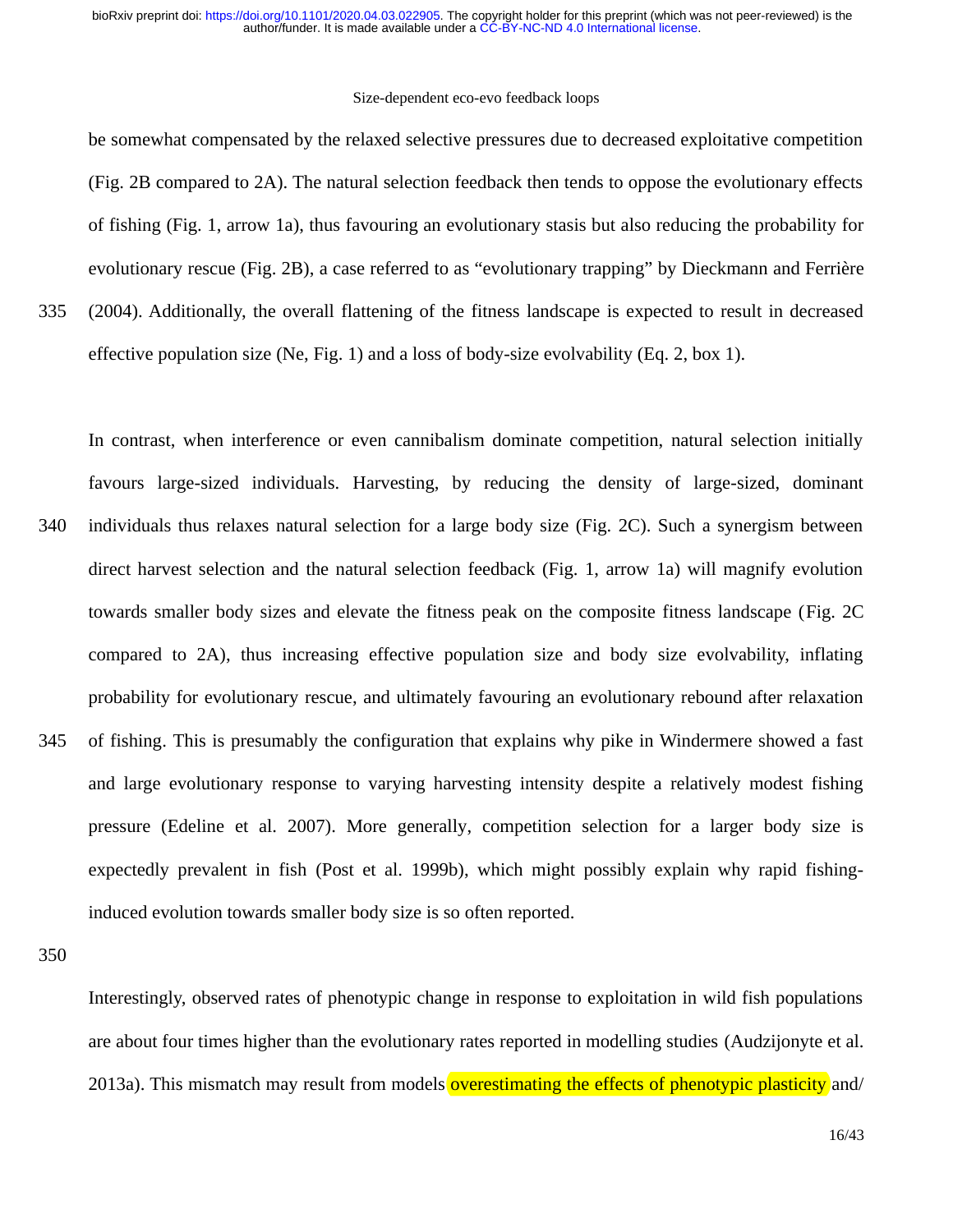or underestimating response to selection. An overestimation of the effects of phenotypic plasticity seems unlikely, because the plastic effects associated with harvesting are well documented. Instead, theoretical models probably underestimate evolutionary changes, possibly because they do not account for the effects of natural selection. In particular, synergistic EEFLs such as described in Figs. 2C and 2D are good candidates to explain faster-than-predicted phenotypic response to fishing. 355

#### *3.2. Predation-driven EEFLs* 360

Harvest-induced EEFLs acting through predation have specifically been investigated by (Gårdmark et al. 2003) using a model corresponding to Fig. 3B (i.e., competition-absent dynamics), but where the resource species is a harvested, age-structured population in which age at maturity (but not somatic growth) evolves in response to both harvesting and predation mortality. In the model, harvesting was age- (and not size-) dependent and the predator population was unharvested and not structured. Analytical results show that, in the absence of any predation (i.e., with no EEFL from predator dynamics), harvesting immature individuals does *not* influence the evolution of age at maturity while, as described above, harvesting maturing or mature individuals favours evolution towards earlier maturation at a smaller body size. However, when predation on maturing or mature prey is added to the system, harvesting immature (but not maturing or mature) individuals favours evolution towards delayed maturity. This is because harvesting reduces prey availability for the predator, inducing relaxed predation and the associated natural selection for an earlier maturation. Hence, in this example the EEFL generates density-dependent selection on age at maturity when harvesting does not generate any selection. 365 370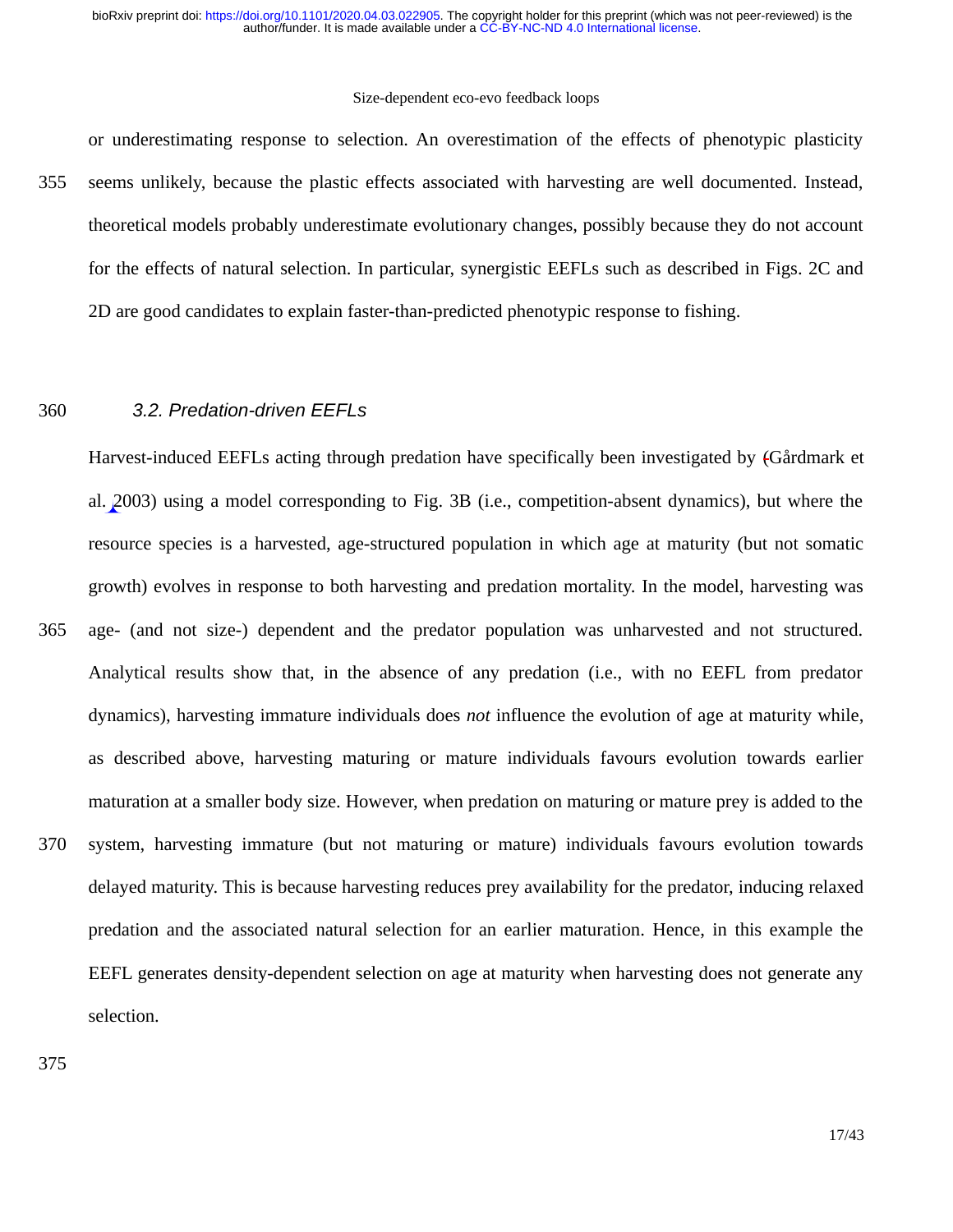35

#### Size-dependent eco-evo feedback loops

The model of Gårdmark et al. (2003) illustrates how effects of harvesting and natural selective effects due to predation interact in complex ways. Often, however, exploitation targets large-sized, mature individuals in species that reach a size refuge from predation through ontogeny (Fig. 3C, in which Ca would be exploited). In such a case, harvesting adult prey relaxes competition, favours reproduction and increases the number of prey juveniles (De Roos et al. 2007). Such an effect has been experimentally demonstrated when adult (and also juvenile) exploitation rate is of intermediate intensity (Schröder et al. 2009). Hence, harvesting adult prey should favour increased densities in predators of juvenile prey, with an associated increased intensity of selection for fast growth to a size refuge (i.e., for a large body size). In this configuration, the natural selection feedback is antagonistic with direct harvest selection, a case similar to Fig. 2B with negative consequences on population persistence of the prey as described above. 380 385

We now turn to examining what could be the effect of exploiting not the prey, but the predator in the tri-trophic food chain of Fig. 3C. In the model, both somatic growth and reproduction of the sizestructured prey are food-dependent. Therefore, reduced prey density due to predation relaxes resource competition and favours the production of both adult prey through maturation and of juvenile prey through reproduction (Schröder et al. 2009). Hence, the predator favours itself through a positive, indirect density dependent effect termed "emergent Allee effect" by De Roos et al. (2003b). Similar to the tri-trophic module of Fig. 3C, life-history intraguild predation (LHIGP), the trophic module in Fig. 3D examined by Abrams (2011a), is also highly prone to exhibiting emergent Allee effects due to 390 395

positive density-dependent effects of adult consumers Ca on their juveniles Cj.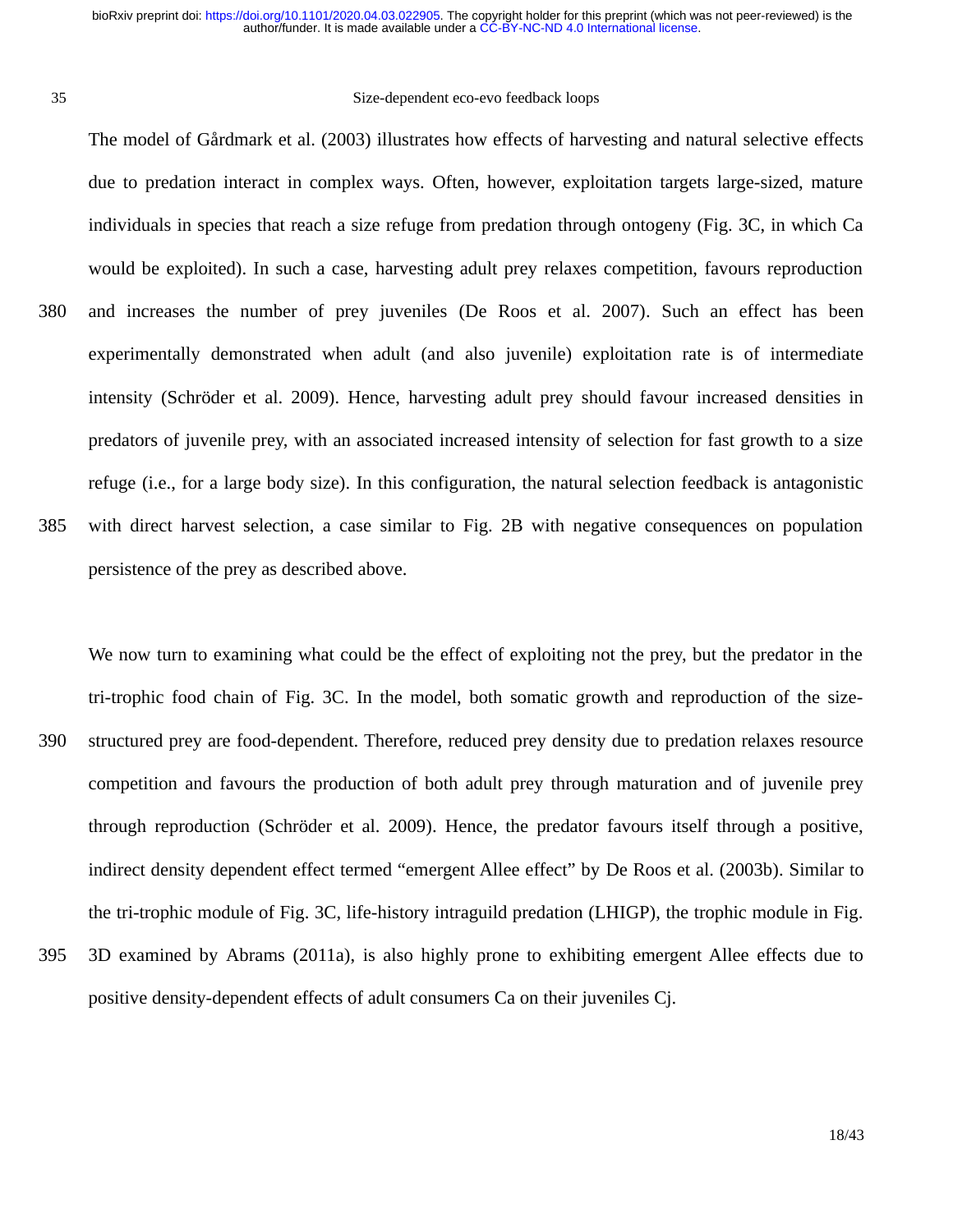Size-dependent eco-evo feedback loops



niche shifts in the predator (Van Leeuwen et al. 2008).

**Fig. 4. Equilibrium predator densities as a function of predator mortality rate in the tritrophic food chain model of De Roos and Persson (2002).** Black: dynamics predicted by the ecological model. Red: Dynamics expected if a a sizedependent EEFL is added to the model. Solid lines = stable equilibrium, dashed lines: unstable equilibrium. Alternative stable equilibria with and

without predators occur between the invasion and persistence threshold (vertical dotted lines). Arrows show the expected effect of the size-dependent EEFL on these thresholds.

In the absence of any evolutionary dynamics, the predator is always present when mortality is lower than the invasion threshold, and always absent when mortality is above the persistence threshold (Fig. 4). In between the two thresholds lies a bistability (hysteresis) region. Hence, recovering the predator after a collapse requires decreasing harvesting mortality down to the invasion mortality threshold, which is much lower than the persistence threshold. Therefore, the emergent Allee effect might explain a catastrophic collapse and lack of recovery that is observed in a number of fish stocks (Hutchings and Reynolds 2004). This behaviour of the model is robust to predators shifting to preference for largesized prey (De Roos and Persson 2005), or to including stage (instead of size) structure and ontogenetic 410 415

Currently, there is emerging concern about the role that trait evolution might play in mediating such abrupt shifts among alternative ecological states (Dakos et al. 2019). Hence, let us conceptually expand the model of De Roos and Persson (2002) to consider both a size structure in the predator and selective 420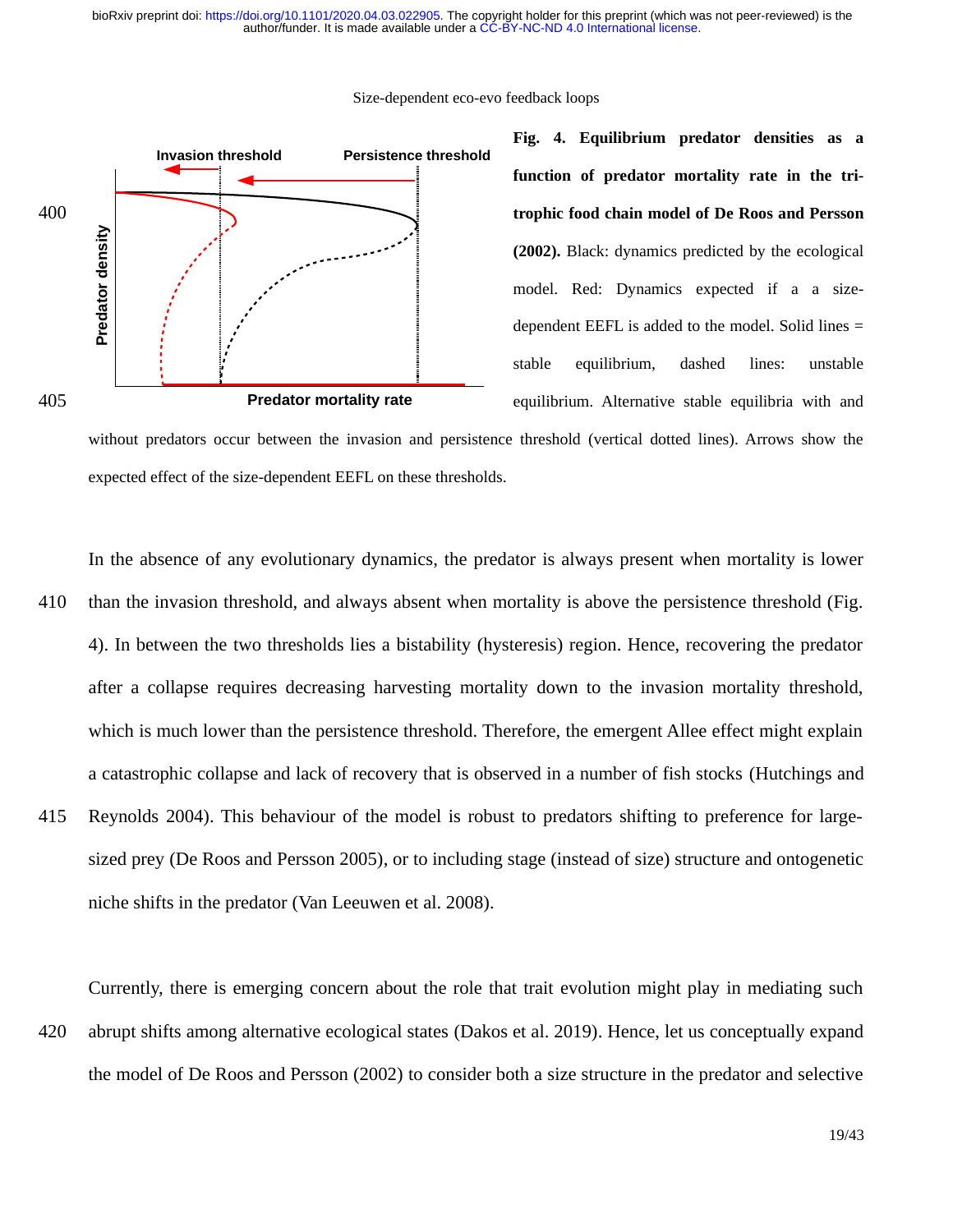harvesting of large-sized predators. The attack rate of a predator is positively linked to its body size (Peters 1983, Woodward et al. 2005, Kooijman 2010). Hence, harvest-induced selection towards smaller body sizes may reduce the ingestion capacity of predators (Shackell et al. 2010), weakening the predator-prey link, increasing resource competition in the prey, and ultimately lowering the production of juvenile prey (arrow 3 in Fig. 1). The resulting prey shortage for the predator and associated magnified size-dependent exploitative competition should induce natural selection for smaller predator body size (arrow 1a in Fig. 1), i.e., an EEFL in which natural selection acts in concert with harvestinduced selection and magnifies its effects (Figs. 2C and 2D). 425

430

Therefore, compared to the strictly-ecological model of De Roos and Persson (2002), we expect the added destabilizing EEFL to restrict the range of harvest intensities under which the predator may persist and make even more difficult its recovery. We thus expect evolution to change the stability pattern such that the invasion threshold dwindles and the persistence threshold decreases even more (red curve in Fig. 4). This scenario might be changed if interference and cannibalism dominate exploitative competition in the predator, such that increased competition selects for larger body sizes (see above). We also do not consider here body size evolution in the prey (but see below for coevolutionary dynamics). 435

While we propose here a discussion of possible evolutionary dynamics, a complete theoretical investigation of such eco-evolutionary dynamics is beyond the aim of the present article. However, given the importance of competition among stages of a given structured population (module 3C) and the widespread occurrence of intraguild predation in fish systems (module 3D), such dynamics may be relevant to many harvested systems. Accordingly, regime shifts consistent with the tri-trophic food 440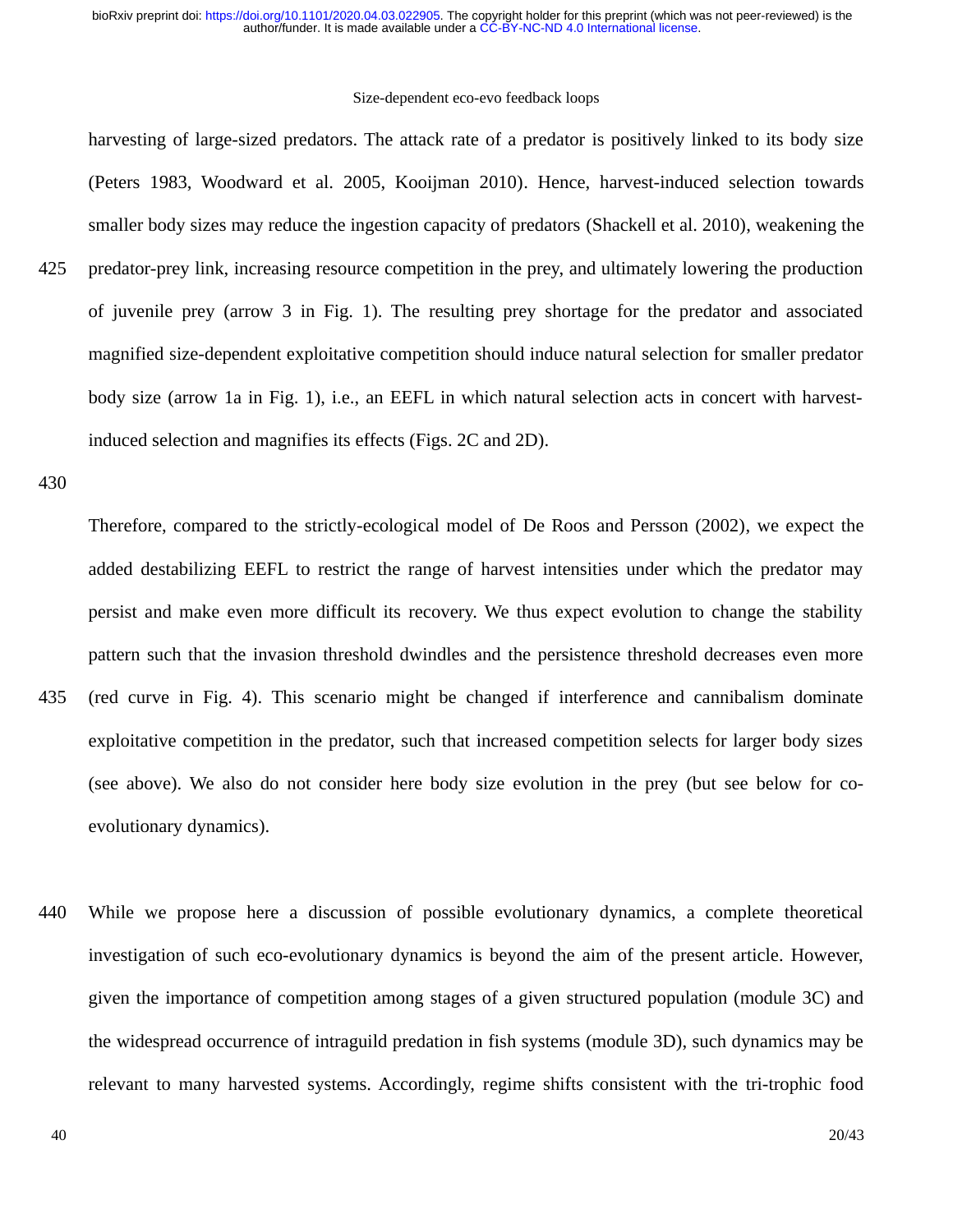chain model of De Roos and Persson (2002) and with the LHIGP model of Abrams (2011) have been documented in Lake Takvatn (Norway) for brown trout (*Salmo trutta*) and Arctic charr (*Salvelinus alpinus*), as described by Persson et al. (2007a), and in the North Sea for cod and herring (*Clupea harengus*), as described by Fauchald (2010). Similar negative associations between cod recruitment and the abundances of their prey have also been found in the Southern Gulf of St Lawrence (Swain and Sinclair 2000) and the Baltic Sea (Casini et al. 2009). Additionally, consistent with our hypothesis of a synergistic EEFL in the trophic modules of Figs. 3C and 3D, the collapse of the Southern Gulf of St Lawrence cod and rapid evolution towards smaller body sizes were associated with an increase in adult natural mortality, which has now replaced fishing mortality as the agent of selection favouring early maturation at a small body size (Swain 2011). The underlying causes for this increase in natural mortality are unknown but, owing to high prey shortage as predicted by the tri-trophic module of Fig. 3C (De Roos and Persson 2002), might possibly involve lower availability of food resources and increased competition-mediated selection for smaller body sizes. Because of the difficulties in predicting and managing such situations, we feel it is urgent to better investigate how evolutionary processes may alter the dynamics of these particular trophic modules. 445 450 455

460

465

### 4. Multispecies EEFLs

As shown in the previous section, EEFLs in a monospecific context can lead to various responses of body size depending on the dominant interaction type (competition, predation, cannibalism) or the network structure (Fig. 3) that is considered. However, fisheries most often target not just one species, but many species of the ecological network, so that an ecosystem perspective on fishery management is certainly required (White et al. 2012). In this context, understanding the evolutionary response to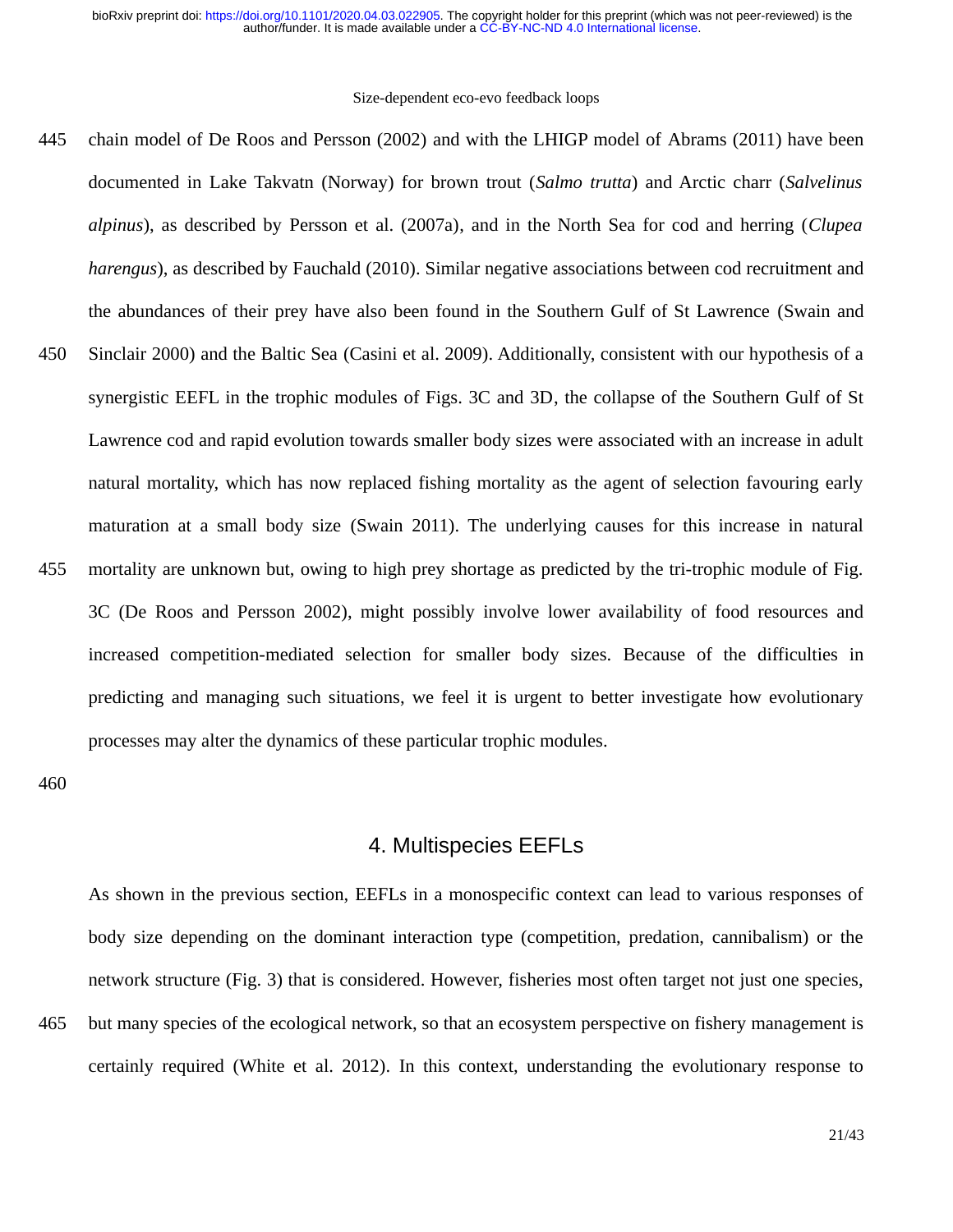harvesting of not just one, but multiple species, is an important challenge (Audzijonyte et al. 2013b). The simultaneous evolutionary responses of different species within a given community will lead to multispecies EEFLs, whose effects we want to discuss here. This multispecies EEFLs investigation requires to account simultaneously for the coevolution of the various body sizes (evolutionary part of the EEFL), of the network structure (the ecological context), and how one feeds back on the other (Loeuille and Loreau 2005).

470

Direct data investigating the occurrence and magnitude of such multispecies EEFLs are scarce. Such empirical investigations would require not only population data of the different species and of their body size distributions, but also on the occurrence and strength of interspecific interactions, on at least ten to twenty generations of the largest species. Such data are generally not available. However, different empirical facts suggest that multispecies EEFLs may naturally emerge in ecological networks. To illustrate this point, we will focus on food webs, as a lot of data are available for this type of network. We argue that harvest-induced changes in relative body size of the different species of the network may alter both the occurrence and intensity of trophic links among species. 475 480

First, consider the occurrence of interactions within the food web. Empirical data clearly suggest that trophic interactions largely depend on body sizes, predators being generally larger than their prey (Brose et al. 2006) and this pattern certainly holds in aquatic systems, including fishes (Cohen et al. 2003). For instance, in Broadstone Stream (UK) Woodward and Hildrew (2002) showed that interaction occurrence and niche overlap among species was largely determined by body-size ratios. Therefore, the occurrence of trophic interactions hinges on differences in body sizes, so that 485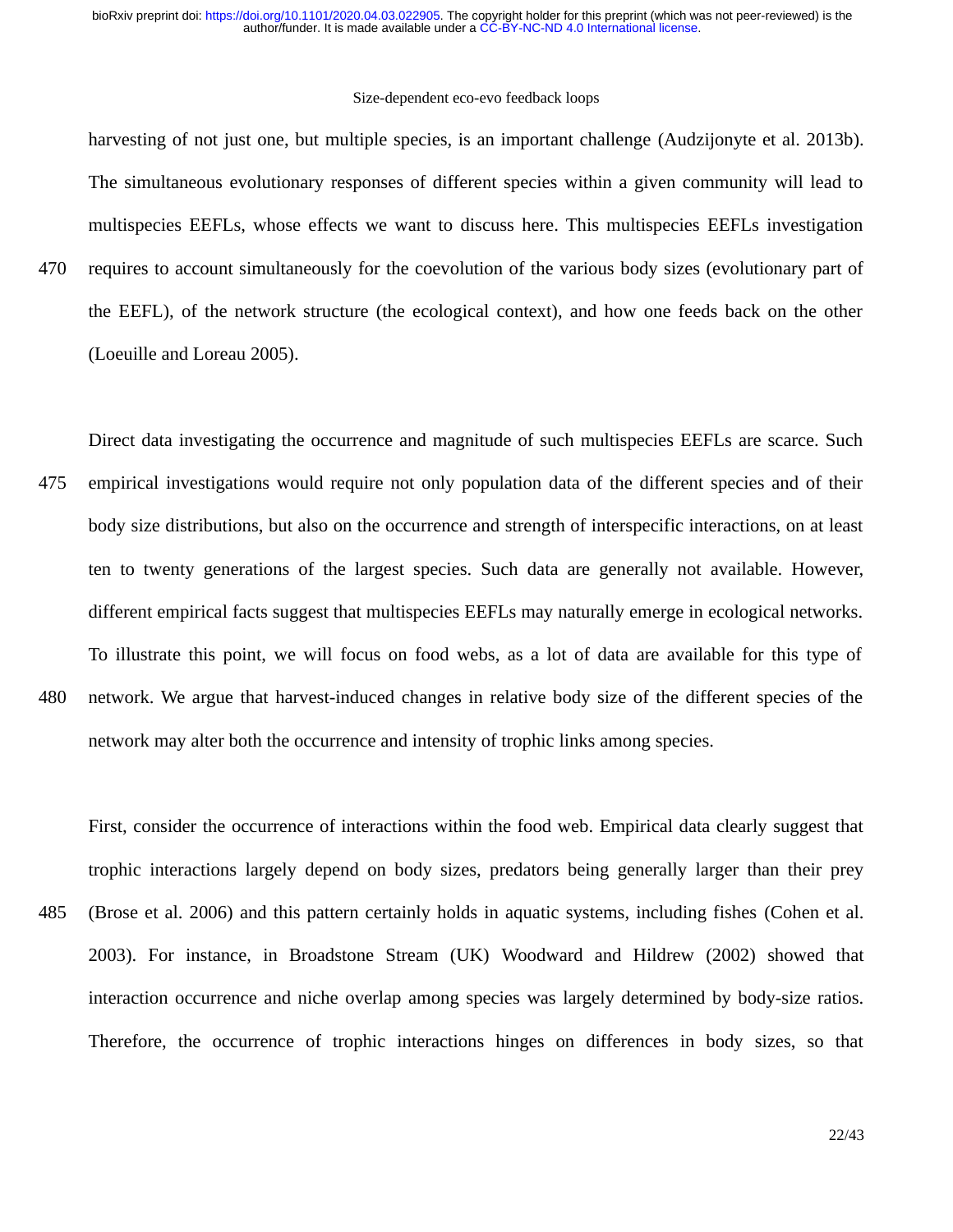45

#### Size-dependent eco-evo feedback loops

asymmetric evolution of body sizes among the different species may rewire the network in complex ways, following the new size hierarchy. 490

Second, this argument extends to the intensity of interactions. Renneville et al. (2016), for instance, experimentally showed that varying fish body size may have more effects on the strength of trophic cascades than adding an average-sized fish to a fish-absent system. In the Ythan Estuary, Emmerson and Raffaelli (2004) showed that the intensity of consumption of different predator fishes can be altered when predator-prey body-size ratios change. Therefore, if selection on body size happens in various ways among species of the network, the strength of trophic links may be altered, with important consequences for the fitness of the different species of the community. 495

Size-dependent changes in the occurrence or intensity of trophic links may propagate through the network and potentially lead to extinctions within the network, either due to strictly-ecological alternative stables states, as detailed in the « monospecific EEFLs » section, or due to decreased density in the evolving population (evolutionary deterioration or evolutionary suicide, see Glossary). For instance, loss of a population may lead to the decrease or extinction of its predators through bottom up effects. Similarly, the decline of a predator population through monospecific EEFLs may affect prey species coexistence by reducing the intensity of apparent competition (Holt et al. 1994). 500 505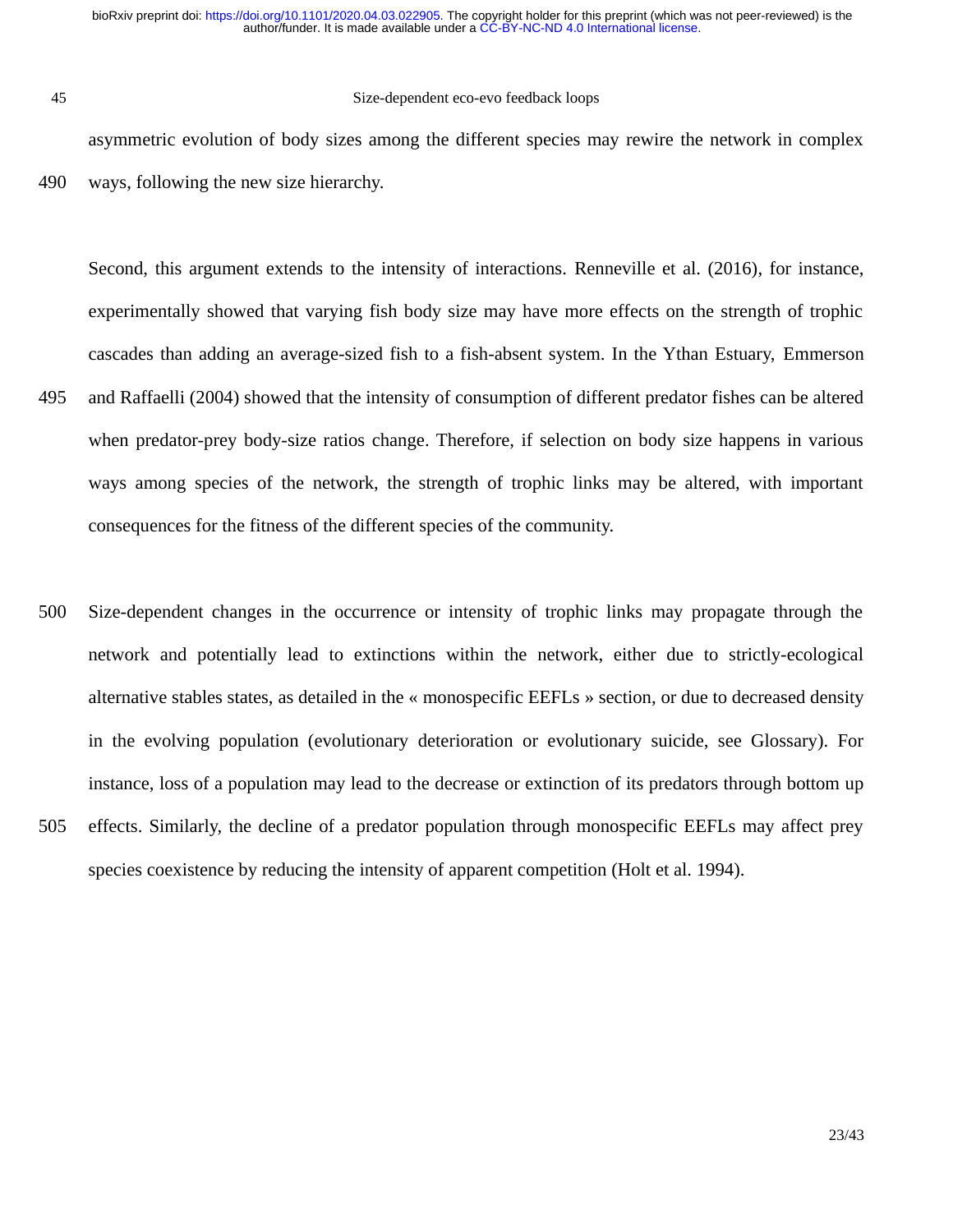#### Size-dependent eco-evo feedback loops



change presence or strength of edges (interactions) among species of the network, as well as presence of nodes (eg, species) coexisting in the network, hence the ecological context. (2) This new ecological context in turn changes the fitness of species (eg, due to changes in predation rates), therefore affecting the selective pressures acting on body size coevolution. 515

Therefore, body size evolution of the different species of the network potentially alters the whole ecological network, changing the occurrence of interactions, their intensity, and the network size. Because the network context, in turn, constrains the fitness of species of the community (predation and competition being altered), multispecies EEFLs naturally emerge (Fig. 5). 520

Discussing the implications of multispecies EEFLs requires to deal simultaneously with two levels of complexity : (1) the interaction of ecological and evolutionary dynamics (intrinsic to EEFLs, Figs. 1 and 5) ; (2) the dynamics of complex, multi-species networks. Therefore, we propose to discuss these feedbacks in two steps. First, we focus on a pair of harvested species within the network, isolating the body size coevolution of a predator-prey interaction. We there simplify the network aspect. We then propose possible tools of investigation of such EEFLs in more complex network settings. 525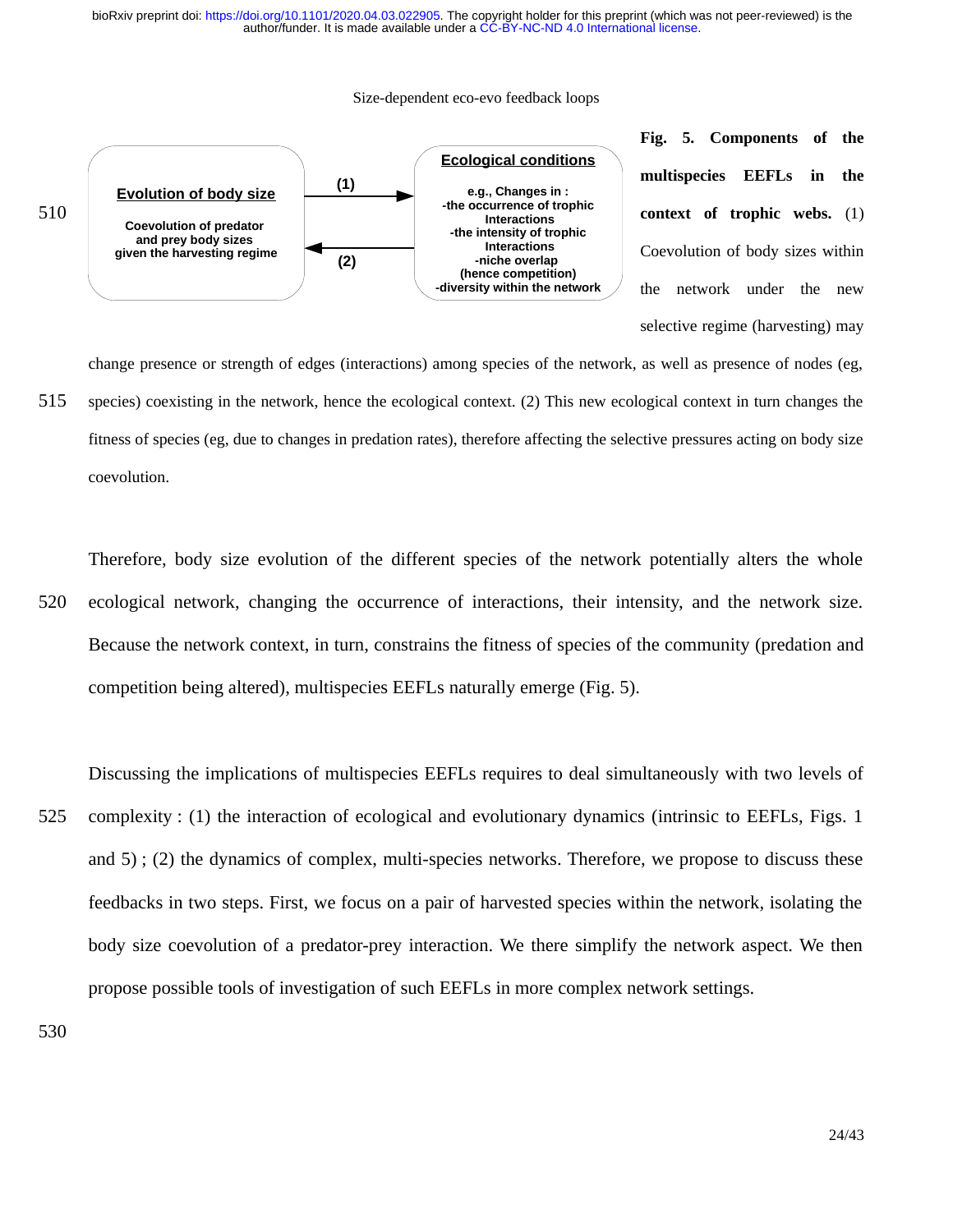Given a prey and a predator, the EEFL can be decomposed in two parallel pathways (selection- and evolvability-mediated), as proposed in Fig. 1 and Box 1. First, we consider a selection-mediated pathway to EEFLs (Fig. 1, arrow 1a) acting through changes in selection pressures due to harvesting (i.e., affecting the fitness gradients, see Box 1) when the predator and prey species have the same bodysize evolvability (equal-length red arrows in Figs. 6A and 6B). In Figs. 6A and 6B, we show how the predator-prey coevolution outcome depends on whether the prey species is smaller or larger than the optimal prey body size for the predator, as set by the ratio *r*.



**Fig. 6. Alternative outcomes of the selection- and evolvability-mediated pathways to eco-evolutionary feedback loops in coevolving predator and prey**. The Gaussian curve shows the attack rate of the predator, which optimal prey size is set by the fixed ratio *r*. Red horizontal arrows show potential for body size evolution (i.e., body-size evolvability) in response to harvesting.

Note that in Figs 6A and 6B we do not assume for the initial

situation that the prey is optimally consumed by the predator. Indeed, a gap between prey size and preferred size can occur both because the prey itself evolves, but also because predator body size may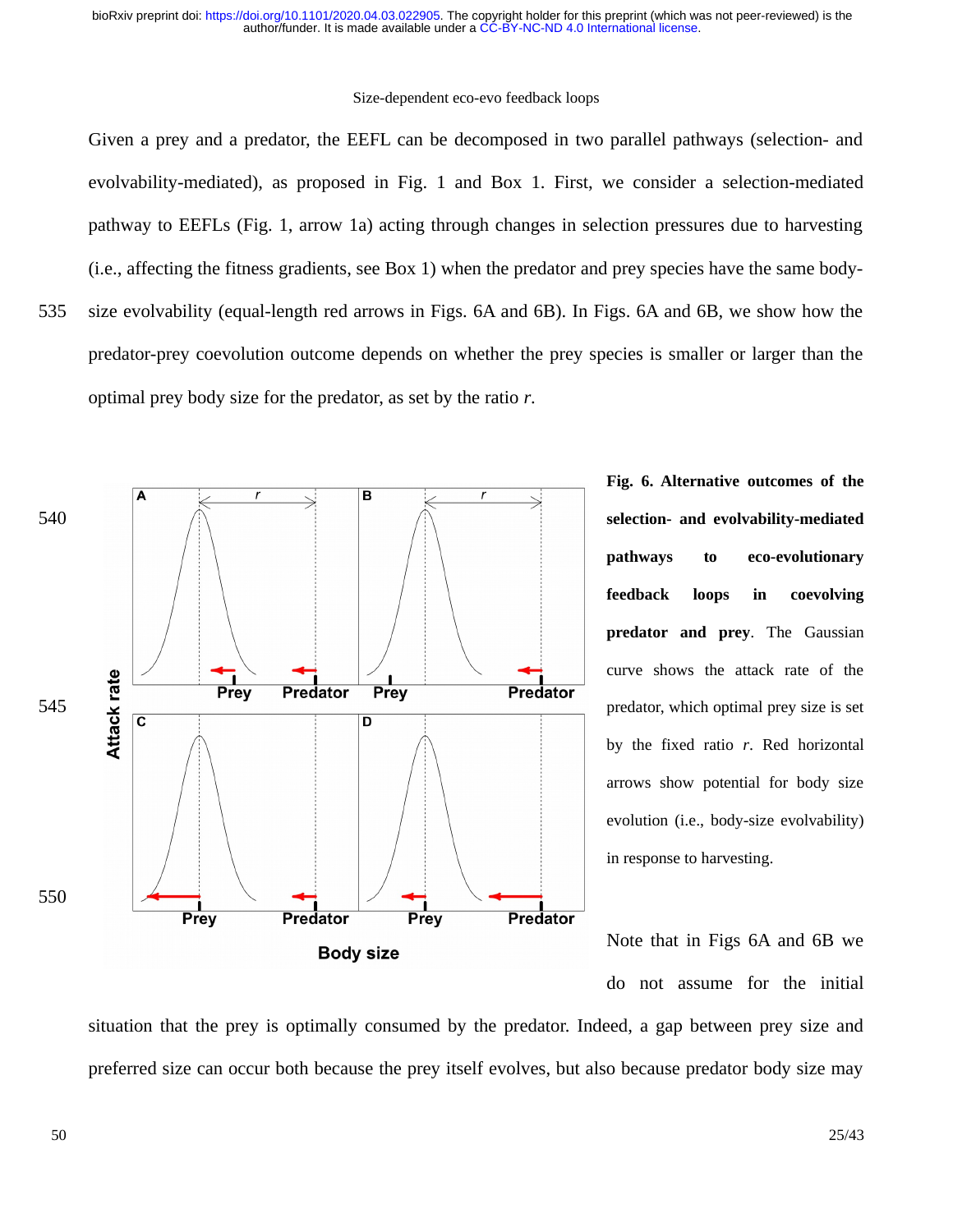be constrained by other components than the attack rate (e.g., metabolic losses, Brown et al. 2004), or because alternative prey species also act as selective pressures. Actually, in models of body size coevolution in networks, the distribution of body sizes do not usually maximize trophic interactions (e.g., Loeuille and Loreau 2005). Specifically, on panel 6A prey size is initially larger than the predator's optimal prey size, and the predator-prey coevolution will hamper the evolutionary response to harvesting. This is because, in the prey, harvest-induced evolution towards smaller body size is opposed by increased mortality from predation, while in the predator harvest-induced evolution towards smaller body size is opposed by decreasing predation efficiency. 555 560

In contrast, in panel 6B the predator-prey coevolutionary dynamics act in synergy with harvest-induced selection and accelerate harvest-induced evolution. Specifically, in the prey harvest-induced evolution towards smaller body size is favoured by decreased mortality from predation, while in the predator harvest-induced evolution towards smaller body size is eased by increasing predation efficiency. Because of the synergy with natural selection, harvest-induced evolution is expected to be faster in case 6B than in case 6A. 565

570

575

The analysis here assumes that the predator-prey body-size ratio (*r* in Fig. 6) is non evolving. This means that when the predator body size varies, its optimal prey body size also changes by an equal amount. This assumption is supported by the fact that predator-prey body-size ratios partly result from morphological allometric constraints (Renneville et al. 2016) that have low evolvability (Pélabon et al. 2014). However, we currently lack data indicating whether evolution of optimal prey body size is indeed more constrained than the evolution of body size itself. Relaxing this assumption would require

to account not only for the coevolution between prey and predator body sizes, but also to add the

26/43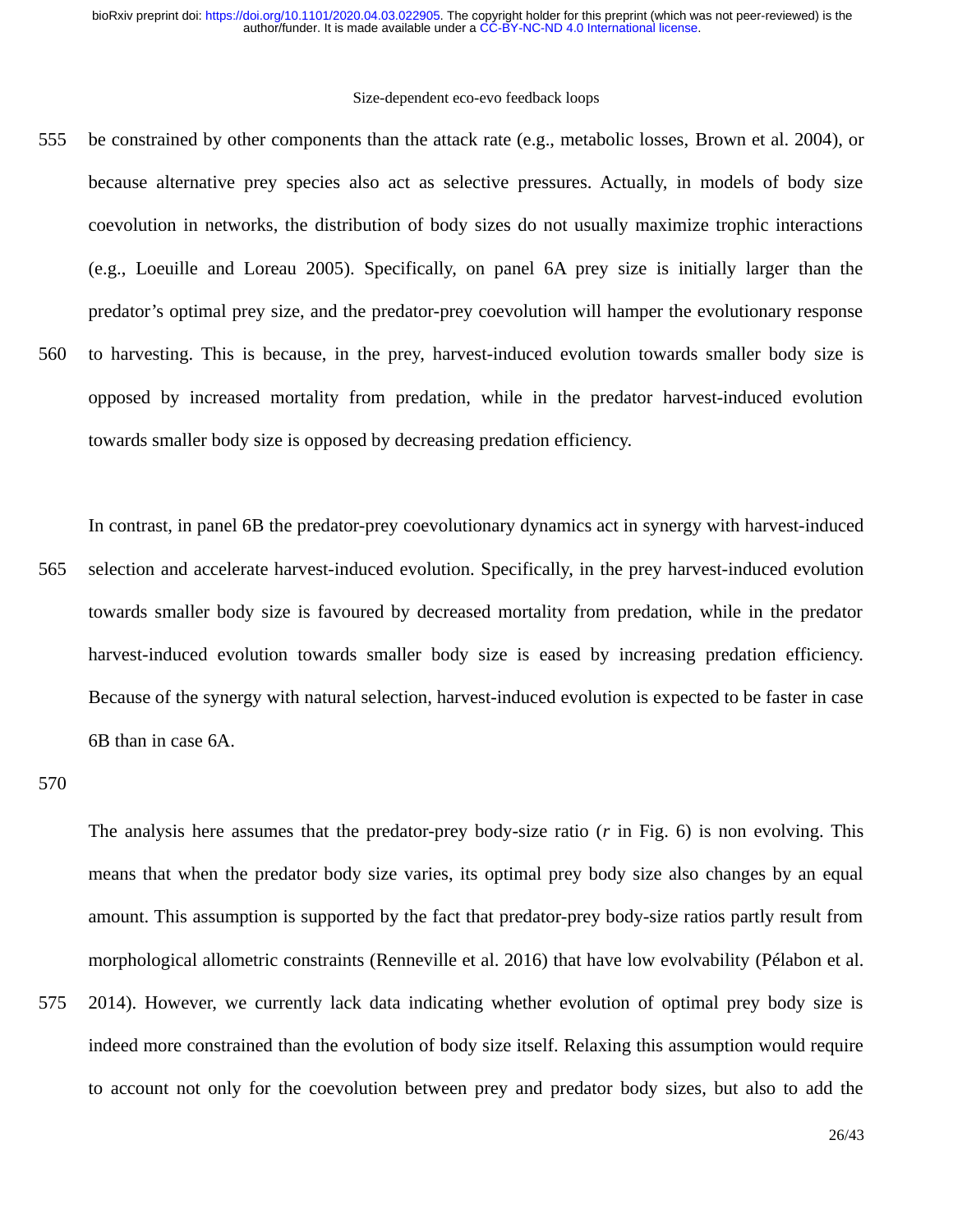#### Size-dependent eco-evo feedback loops

coevolution between predator's optimal prey size and prey body size. While simulations of such scenarios are certainly possible (Stegen et al. 2009, Allhoff et al. 2015), such an analysis clearly goes beyond the arguments we want to present here.

As a second step of our analysis, we now investigate evolvability-mediated pathways to EEFLs (Fig. 1, arrow 1b) in harvested predator-prey systems. In Figs. 6C and 6D, we now allow the initial body-size evolvability (in terms of response to the harvesting regime) in prey and predators (red arrows) to differ. Specifically, on panel 6C we allow the prey body size to evolve initially faster in response to harvesting than the predator body size. This scenario should lead to a slackening of the trophic link, resulting in reduced top-down effects of the predator on the prey. An increase in prey population is therefore expected, likely resulting in an increased evolvability and favoring an enhanced evolutionary response in the prey. For instance, in a mutation-limited framework (e.g., adaptive dynamics, Box 1), mutation rate acts per individual. More individuals allow for more mutations to happen on a given timescale, allowing for a faster evolution. In a quantitative genetic framework, evolution is fuelled by standing genetic variability (Box. 1). A higher population density often means more genetic variability (Frankham 1996, Leimu et al. 2006, Allendorf et al. 2008) such that, again, increased prey density increases body size evolvability in the prey. 585 590

595

600

580

The predator, on the other hand, evolves slower than the prey, so that its consumption rate may decrease, resulting in decreased population size and impaired body-size evolvability. In a nutshell, the situation in panel 6C suggests the possibility of a positive-feedbacked EEFL leading to a growing asymmetry in body-size evolvability, and resulting in large increases in the prey population, fast evolution of prey body size, and to the demise of the predator population. Harvesting the predator or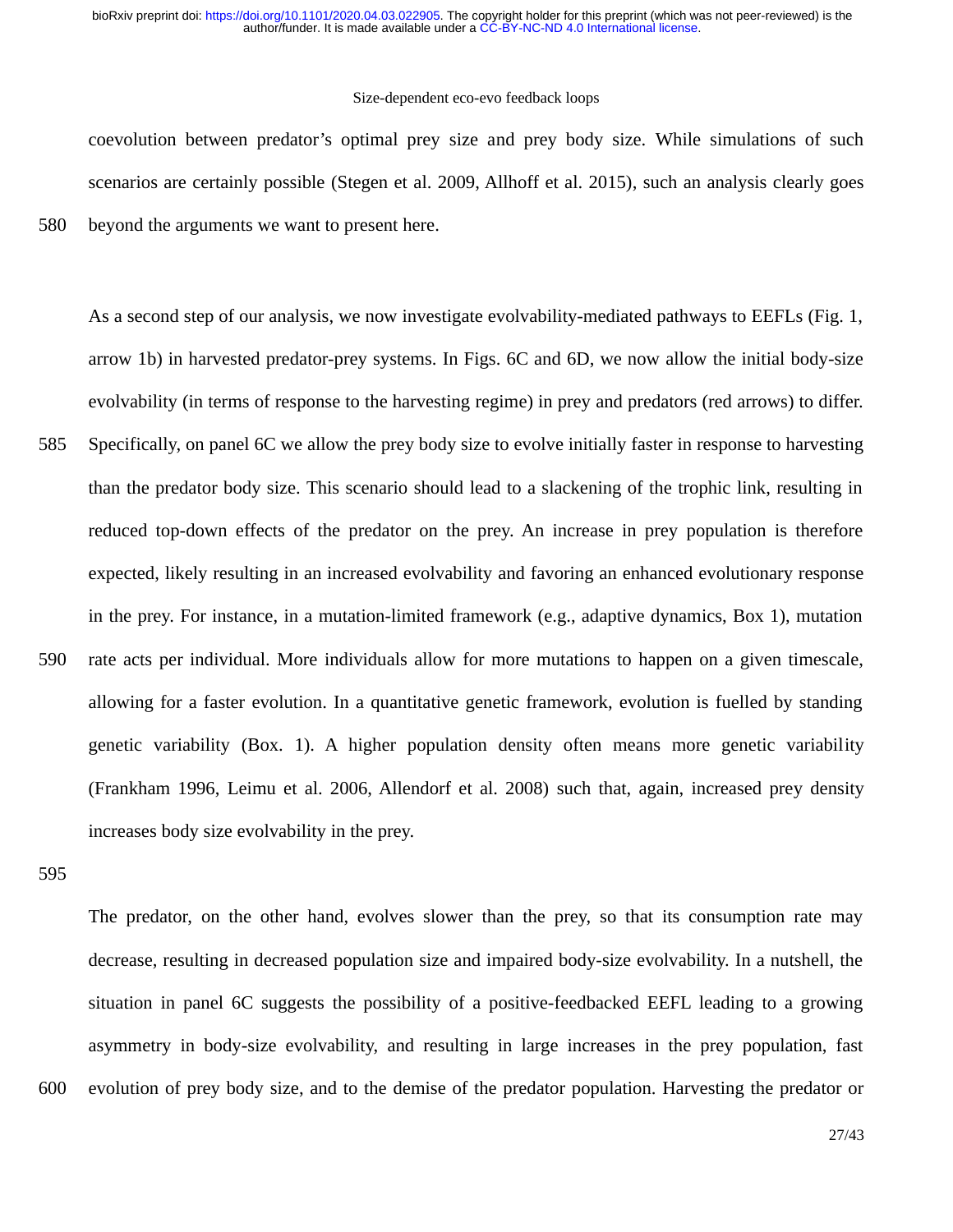55

#### Size-dependent eco-evo feedback loops

prey residing around such an unstable equilibrium would potentially trigger fast evolutionary dynamics and predator collapse.

Panel 6D shows the reverse situation in which body-size evolvability is here larger in the predator than in the prey, such that initially the prey can not escape being optimally preyed-upon by the predator. Harvest-induced evolution of predator or prey body size would lead to decreased predation efficiency, lower predator population sizes, and decreased body-size evolvability in the predator. The parallel increase in prey densities would result in higher body-size evolvability in the prey. Hence, in case of Fig. 6D harvest-induced evolution would trigger a negative-feedbacked EEFL that should slow the coevolutionary dynamics. Indeed, while the predator could in theory evolve fast given its potential, part of the variability will here have low fitness given the slow evolution of the prey. 605 610

Such evolvability-mediated pathways to EEFLs are often disregarded, but we want to emphasize that they may actually be very important from a management or a conservation point of view. For instance, population size and genetic variabilities have been suggested to be important components for the evolutionary rescue of species (Gomulkiewicz and Holt 1995, Carlson et al. 2014), and are expectedly also important for evolutionary trapping or suicide. Overexploited species show an average 12% loss in allelic richness and 2% loss in heterozygosity, demonstrating that overharvesting does erode genetic diversity (Pinsky and Palumbi 2014). It is thus important to incorporate evolvability-mediated pathways in our conceptualization of EEFLs to better understand their consequences. 615 620

The previous analysis is drawn from a pairwise interaction. Legitimate questions therefore arise : (1) whether such coevolutionary dynamics happen for a sufficient number of species to alter the whole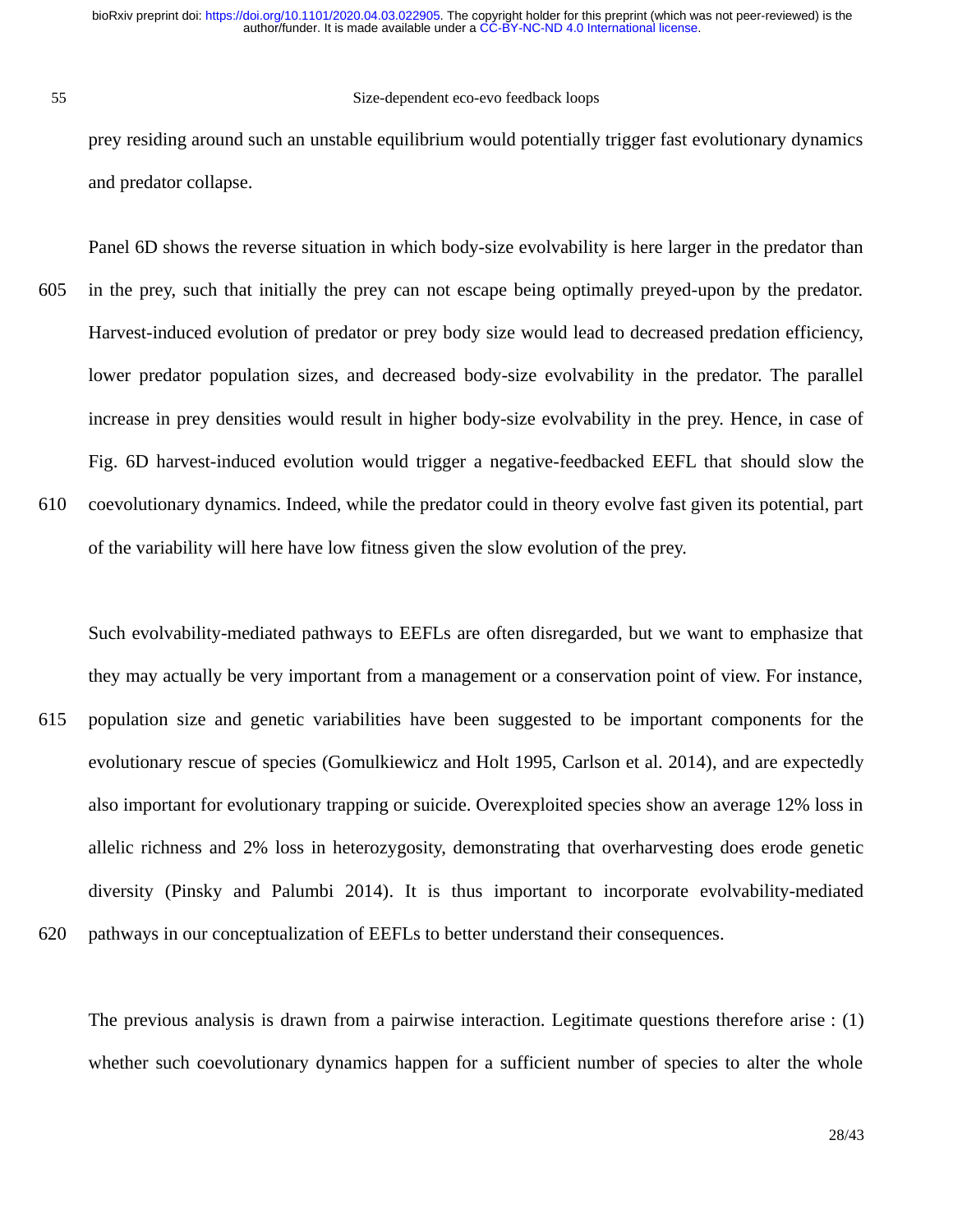network ; (2) how we should handle this type of complexity. Concerning the first question, it seems

- intuitive that a multiplicity of trophic and nontrophic interactions may generate a multiplicity of counteracting selection gradients, such that evolution might be more constrained in more complex systems. If this hypothesis is true, then EEFLs might be more important in explaining evolutionary and ecological stasis rather than change (Strauss 2014, Kinnison et al. 2015). 625
- On the other hand, we may certainly think of universal selective pressures that potentially drive directional body-size changes on whole-community scales. For instance, available data suggest that climate warming drives change toward smaller body sizes in whole aquatic communities (Daufresne et al. 2009, Edeline et al. 2013). Predators in natural streams of Trinidad drive repeatable evolution involving ecosystem feedbacks in guppies (Bassar et al. 2012, Travis et al. 2014). Similarly, sizeselective harvesting is almost universally reported to drive smaller body sizes and earlier maturation in complex fish communities (see above). Hence, we feel that EEFLs leading to consistent directional 630 635

change in body size, such as described above, are likely to exist even in complex communities.

Regarding the second question, both network and eco-evolutionary complexities under harvesting scenarios are likely to be quite hard to handle through a mathematical analysis. However, numerical simulations are certainly possible. In this regard, the development of evolutionary models of food webs based on body size (Loeuille and Loreau 2005, 2009, Brännström et al. 2011, Allhoff et al. 2015) offer promising venues, as they already consider simultaneously evolution of body size and changes in the network structure. Harvesting scenarios could be implemented in such models, as has been done in other contexts (eg, climate warming, Weinbach et al. 2017). 640 645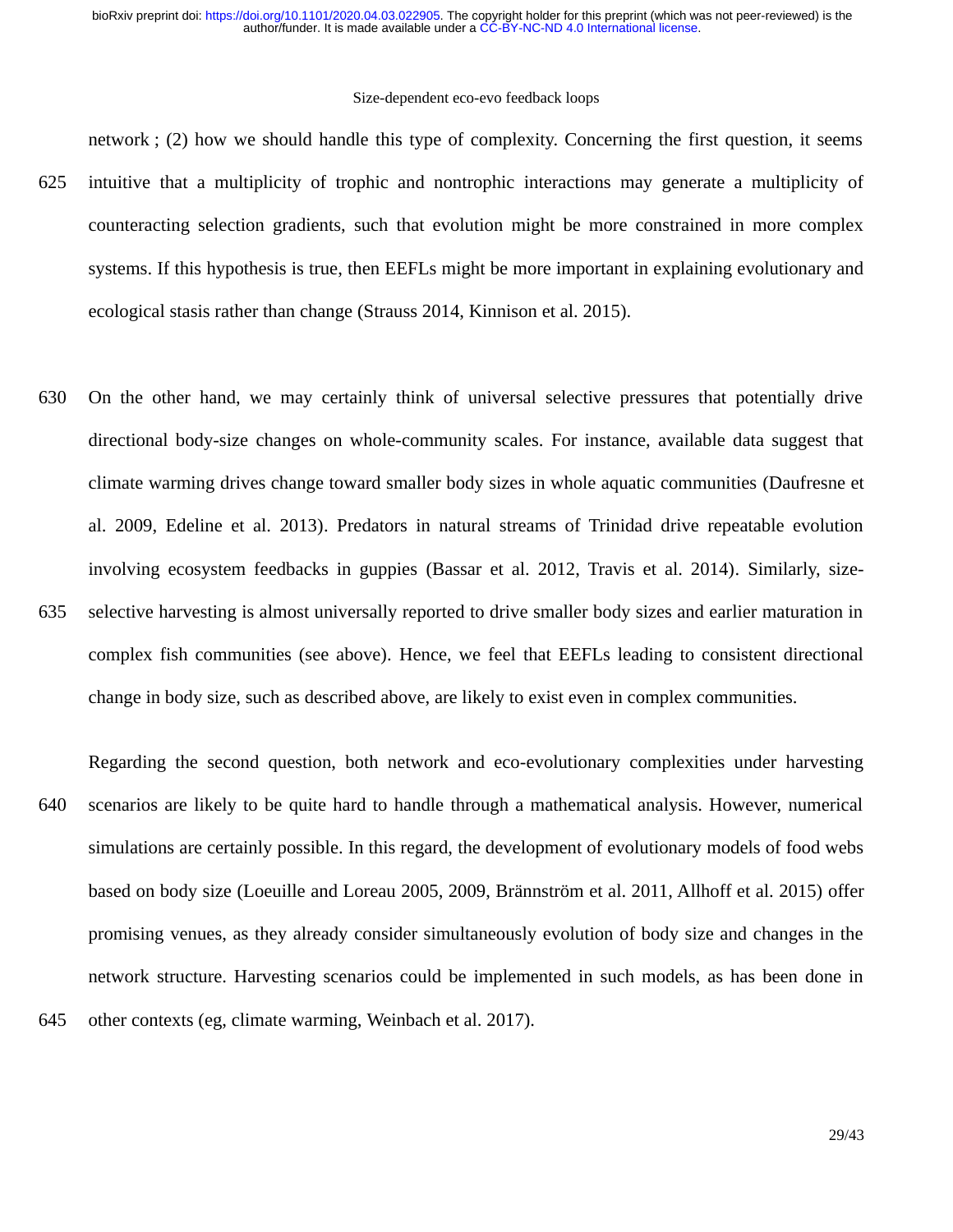### 5. Management perspectives

To date, our most elaborated understanding of the effects of harvest-induced evolution on biodiversity relies on population models that often ignore density-dependent selection. Still, these models predict evolution to have important consequences for the dynamics of harvested populations under relatively common exploitation rates. In particular, eco-genetic models were developed to quantify the demographic effects of fishing-induced evolution while accounting for plastic density-dependence in somatic growth and reproduction (e.g., Dunlop et al. 2009, Kuparinen and Hutchings 2012, Ayllón et al. 2018). These models predict that harvest-induced evolution starts having large demographic effects when the exploitation rate rises above about 40-50 % (Dunlop et al. 2009, Eikeset et al. 2016), which is the case for about 20% of stocks in the RAM Legacy Stock Assessment Database for commerciallyexploited marine fishes and invertebrates (Ricard et al. 2012). We expect EEFLs to decrease this threshold harvest rate and, hence, to increase the proportion of stocks in which harvest-induced evolution should be a management concern. 650 655

660

We recognize that more empirical and experimental studies are needed to document the pathways, directions and strength of density-dependent selection acting on body sizes in harvested systems. Importantly, our review suggests that the direction of evolution will largely depend on the ecological factor that regulates the population (table 1) and will likely be constrained by the network context. In nature, different limiting factors may co-occur or happen at different times, the network context will likely vary. However, based on our above analysis we may still propose some general management rules accounting for size-dependent EEFLs. As highlighted by Engen et al. (2014), a general consequence of density-dependent selection is that the more ecologically-sustainable strategies will also produce the less evolutionary changes. Therefore, preventing population declines and alleviating 665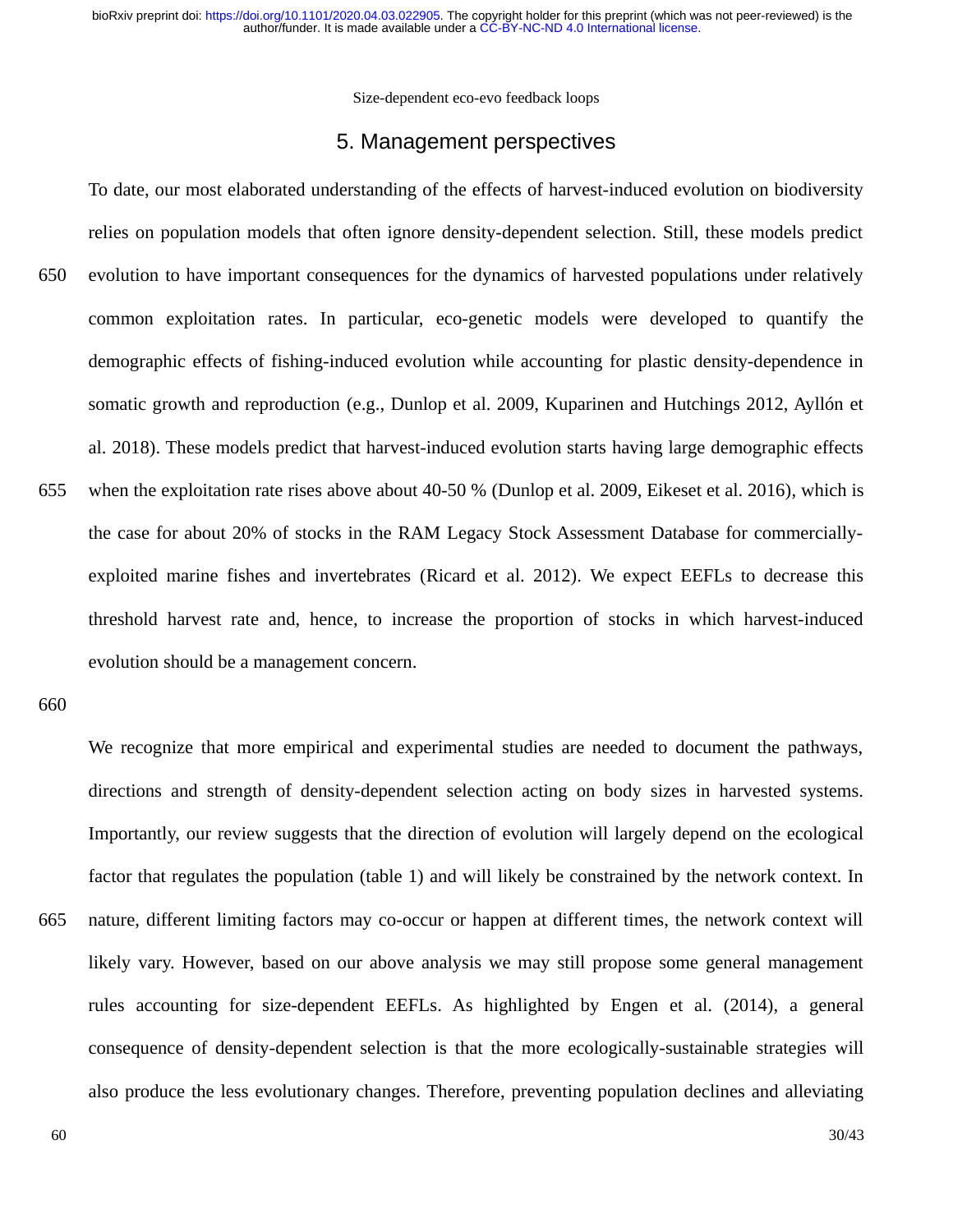- evolutionary change are not independent lines of management but are instead highly intertwined management targets. For instance, if the feedbacks described in Fig. 2B-D are mediated by densitydependent selection in the exploited population (i.e., a 2b-1a arrow sequence in Fig. 1), lower exploitation rates will limit density variation and, hence, will dampen the amplitude of the EEFLs. In more complex, bi-stable systems (Figs. 3C and 3D), EEFLs acting through resource feedbacks would be dampened if harvesters would exploit in parallel both consumers and their resources. For instance, in the tri-trophic model of Fig. 3C, harvesting prey juveniles in parallel with the top predator would prevent the emergent Allee effect. Similarly, harvesting the IGP prey in parallel with adults of the IGP predator in Fig. 3D would prevent a resource feedback on the IGP predator. 670 675
- Finally, in co-evolving predator-prey pairs, spreading the harvest pressure evenly among the predator and prey would favour similar changes in the prey and predator and minimize the probability for harvesting to trigger EEFLs, especially in selection-mediated EEFLs (Figs. 6A and 6B). If, however, EEFLs are rather evolvability-mediated (Figs. 6C and 6D), harvesting should be more intensive in the most evolvable species so as to decrease the consequences of asymmetry in evolvability. These recommendations converge towards "balanced harvesting", a management approach based on spreading fishing mortality across the widest possible range of species and sizes in proportion to their natural productivity. Interestingly, such balanced strategies have already been advocated to conciliate yield and sustainability even in models that ignore evolution (Tromeur and Loeuille 2017). More research is needed to test whether and under which conditions these general recommendations hold true. However, we believe that far enough evidence is available showing the importance of natural selection for trait dynamics to, by default, integrate natural selection into research programs on harvested populations. We hope that this essay compiled enough literature and ideas to further convince 680 685 690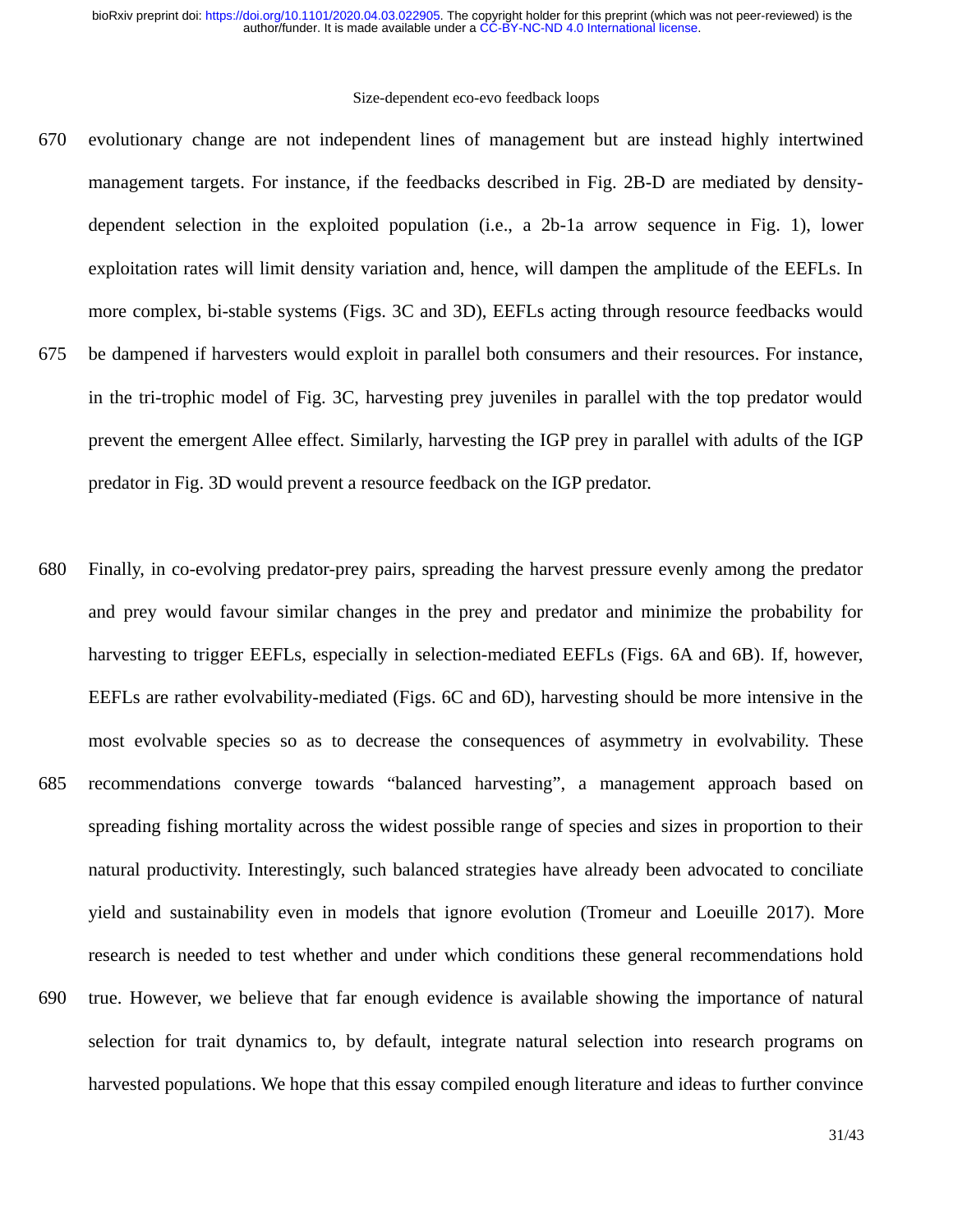### Size-dependent eco-evo feedback loops

researchers that natural selection should better be considered as dynamic rather than static. EEFLs offer an integrative approach that, we believe, will advance our ability to understand and predict nature's response to global changes.

**Acknowledgements:** EE acknowledges financial support from the Norwegian Research Council (projects EvoSize RCN 251307/F20 and REEF RCN 255601/E40) and from Rennes Métropole (project AIS 18C0356).

700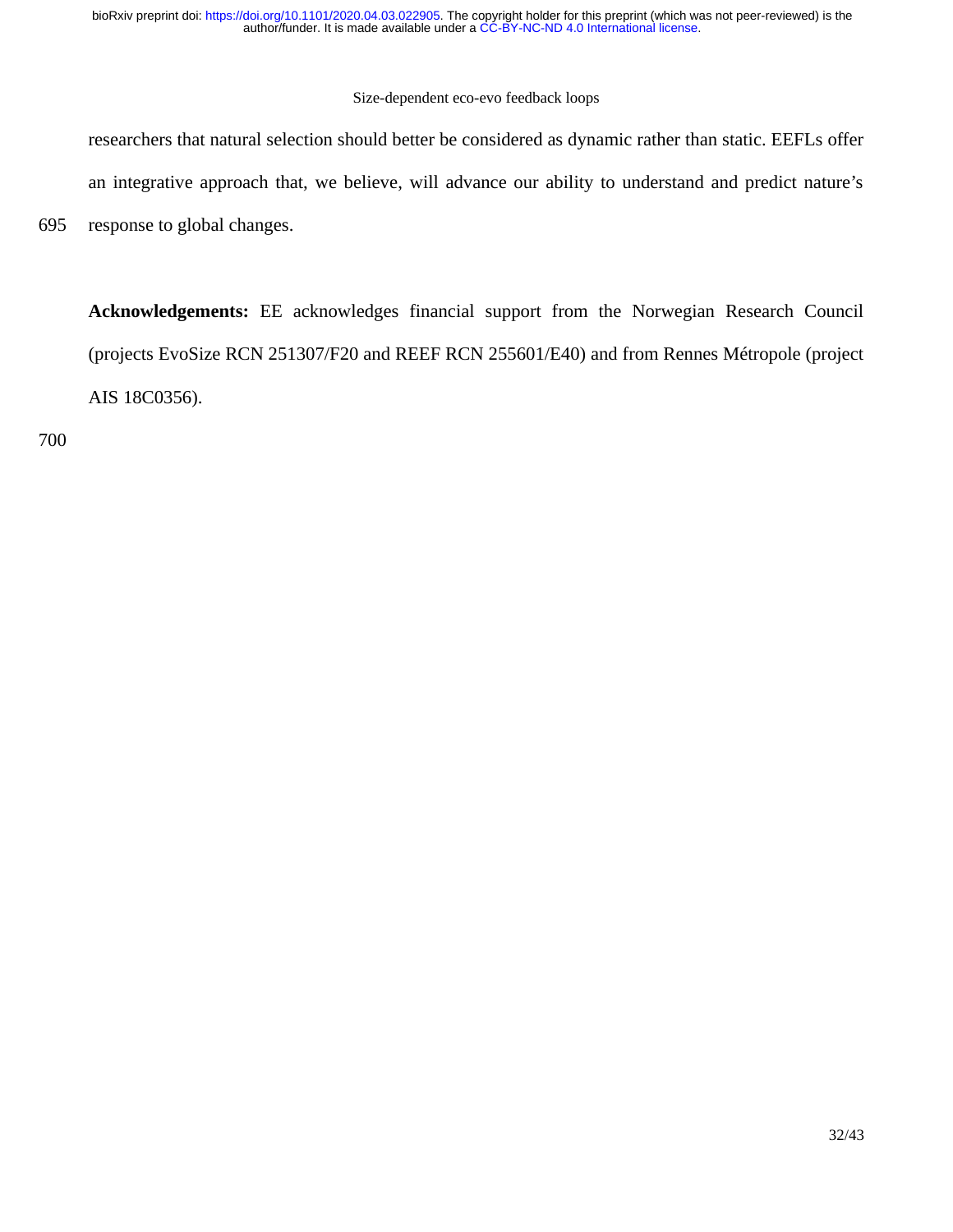#### 65

#### REFERENCES

- Abrams 2001. Modelling the adaptive dynamics of traits involved in inter- and intraspecific interactions: an assessment of three methods. - Ecol. Lett. 4: 166–175.
- Abrams, P. A. 2011. Simple life-history omnivory: responses to enrichment and harvesting in systems with intraguild predation. - Am. Nat. 178: 305–319.
- Abrams, P. A. and Rowe, L. 1996. The effects of predation on the age and size of maturity of prey. Evolution 50: 1052–1061.
- Allendorf, F. W. et al. 2008. Genetic effects of harvest on wild animal populations. Trends Ecol. Evol. 23: 327–337.
- Allhoff, K. T. et al. 2015. Evolutionary food web model based on body masses gives realistic networks with permanent species turnover. - Sci. Rep. 5: 10955.
- Audzijonyte, A. et al. 2013a. How fast is fisheries-induced evolution? Quantitative analysis of modelling and empirical studies. - Evol. Appl. 6: 585–595.
- Audzijonyte, A. et al. 2013b. Ecological consequences of body size decline in harvested fish species: positive feedback loops in trophic interactions amplify human impact. - Biol. Lett. 9: 20121103.
- Ayllón, D. et al. 2018. Eco-evolutionary responses to recreational fishing under different harvest regulations. - Ecol. Evol. 8: 9600–9613.
- Bassar, R. D. et al. 2012. Direct and indirect ecosystem effects of evolutionary adaptation in the Trinidadian guppy (*Poecilia reticulata*). - Am. Nat. 180: 167–185.
- Beckerman, A. P. et al. 2010. The reaction norm of size and age at maturity under multiple predator risk. - J. Anim. Ecol. 79: 1069–1076.
- Biro, P. A. and Post, J. R. 2008. Rapid depletion of genotypes with fast growth and bold personality traits from harvested fish populations. - Proc. Natl. Acad. Sci. U. S. A. 105: 2919–2922.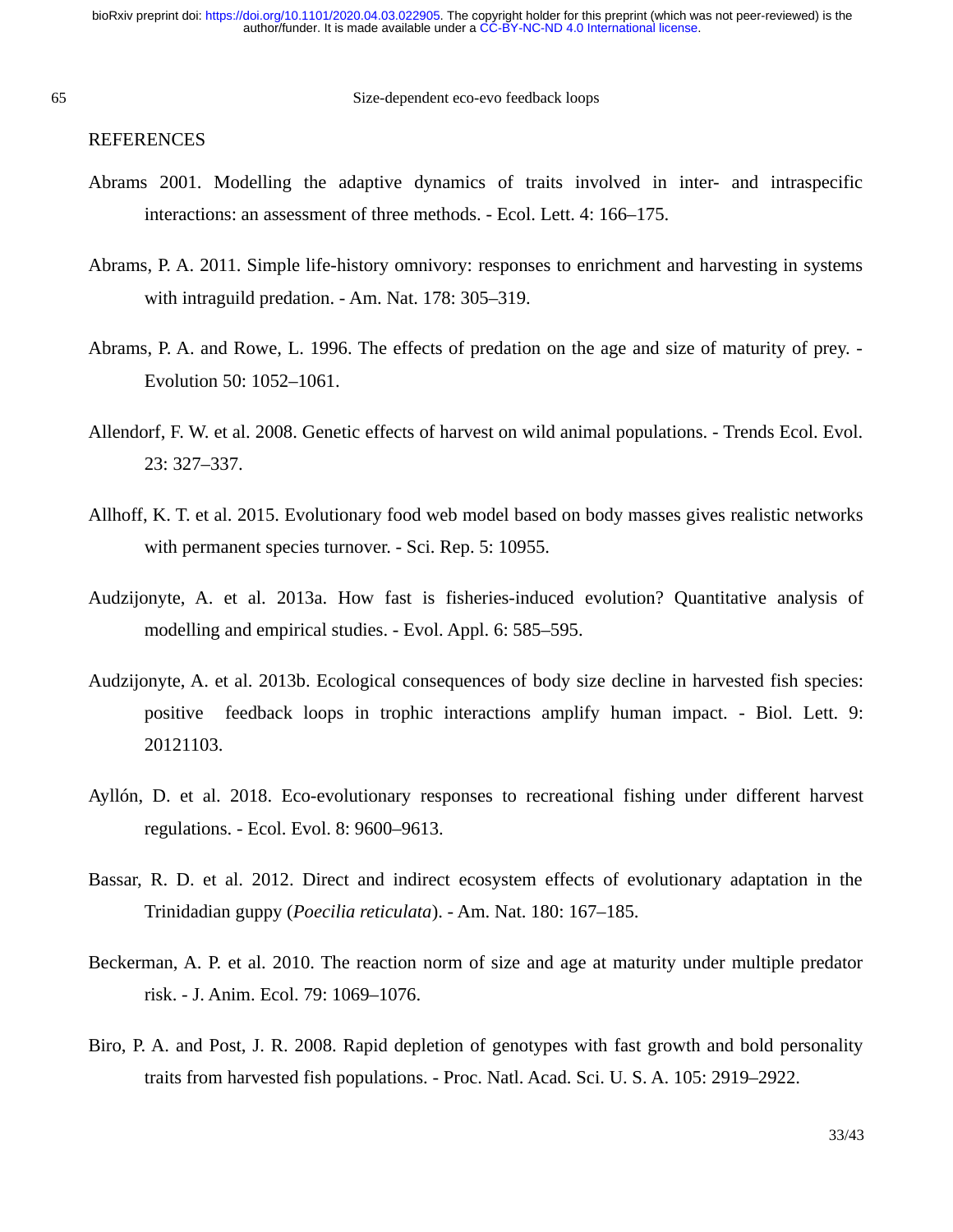- Bouffet-Halle, A. et al. 2019. Density-dependent selection mediates harvest-induced evolution. bioRxiv: 561522.
- Brännström, Å. et al. 2011. Emergence and maintenance of biodiversity in an evolutionary food-web model. - Theor. Ecol. 4: 467–478.
- Brose, U. et al. 2006. Consumer-resource body-size relationships in natural food webs. Ecology 87: 2411–2417.
- Brown, J. H. et al. 2004. Toward a metabolic theory of ecology. Ecology 85: 1771–1789.
- Calsbeek, R. and Smith, T. B. 2007. Probing the adaptive landscape using experimental islands: density-dependent natural selection on lizard body size. - Evolution 61: 1052–1061.
- Carlson, S. M. et al. 2007. Four decades of opposing natural and human-induced artificial selection acting on Windermere pike (*Esox lucius*). - Ecol. Lett. 10: 512–521.
- Carlson, S. M. et al. 2014. Evolutionary rescue in a changing world. Trends Ecol. Evol. 29: 521–530.
- Casini, M. et al. 2009. Trophic cascades promote threshold-like shifts in pelagic marine ecosystems. Proc. Natl. Acad. Sci. U. S. A. 106: 197–202.
- Chase, J. M. 1999. To grow or to reproduce? The role of life-history plasticity in food web dynamics. Am. Nat. 154: 571–586.
- Claessen, D. et al. 2004. Population dynamic theory of size-dependent cannibalism. Proc. R. Soc. Lond. B Biol. Sci. 271: 333.
- Cohen, J. E. et al. 2003. Ecological community description using the food web, species abundance, and body size. - Proc. Natl. Acad. Sci. U. S. A. 100: 1781–1786.
- Conover, D. O. and Munch, S. B. 2002. Sustaining fisheries yields over evolutionary time scales. Science 297: 94–96.
- Crow, JamesF. 2008. Maintaining evolvability. J. Genet. 87: 349–353.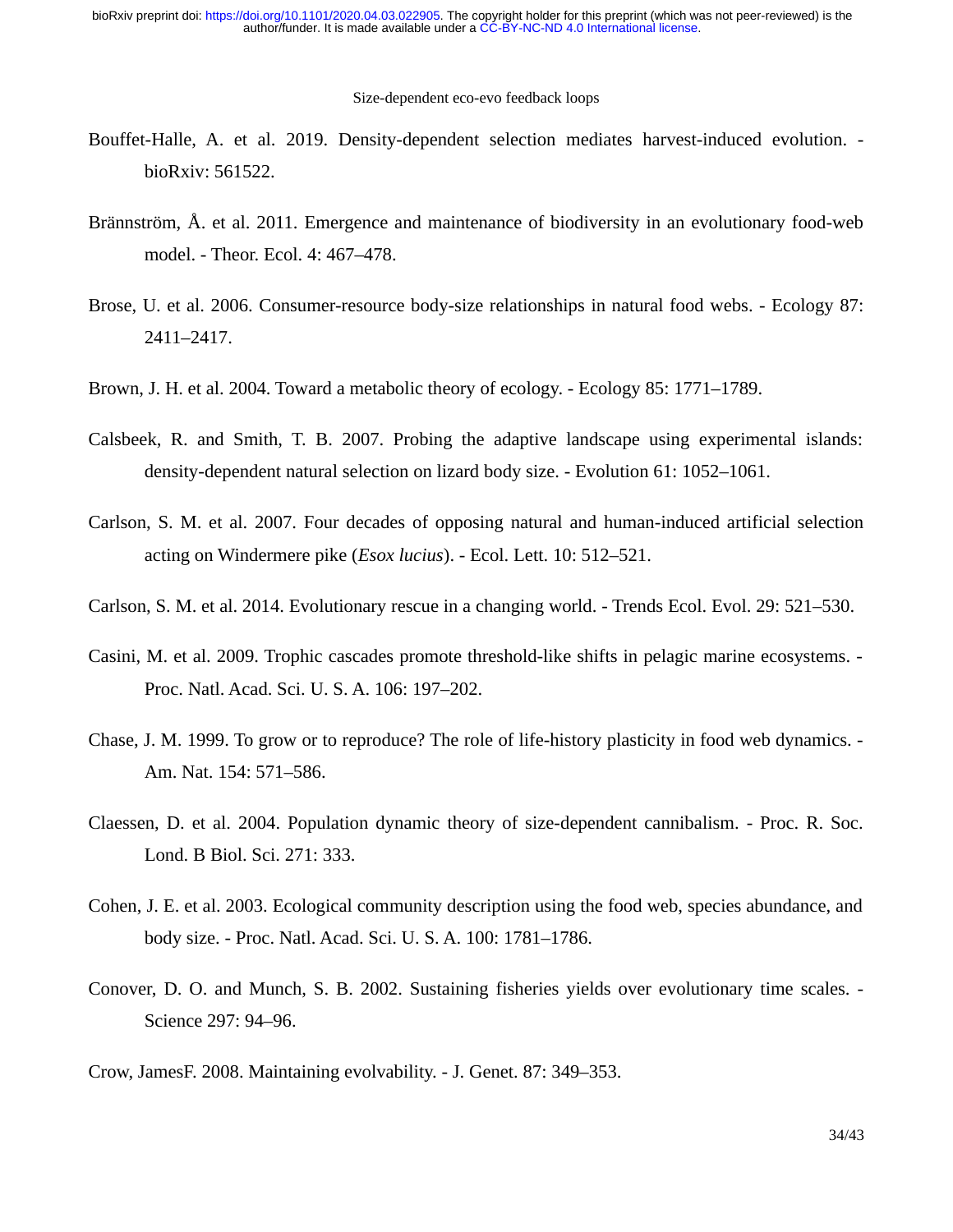Dakos, V. et al. 2019. Ecosystem tipping points in an evolving world. - Nat. Ecol. Evol. 3: 355–362.

- Darimont, C. T. et al. 2009. Human predators outpace other agents of trait change in the wild. Proc. Natl. Acad. Sci. U. S. A. 106: 952–954.
- Daufresne, M. et al. 2009. Global warming benefits the small in aquatic ecosystems. Proc. Natl. Acad. Sci. U. S. A. 106: 12788–12793.
- Day, T. et al. 2002. The role of size-specific predation in the evolution and diversification of prey life histories. - Evolution 56: 877–887.
- De Roos, A. M. and Persson, L. 2002. Size-dependent life-history traits promote catastrophic collapses of top predators. - Proc. Natl. Acad. Sci. U. S. A. 99: 12907–12912.
- De Roos, A. M. and Persson, L. 2005. The influence of individual growth and development on the structure of ecological communities. - In: de Ruiter, P. C. et al. (eds), Dynamic food webs: multispecies assemblages, ecosystem development, and environmental change. 1st ed.n. Academic Press, pp. 89–100.
- De Roos, A. M. et al. 2003a. Emergent allee effects in top predators feeding on structured prey populations. - Proc. R. Soc. Lond. B Biol. Sci. 270: 611–618.
- De Roos, A. M. et al. 2003b. The influence of size-dependent life-history traits on the structure and dynamics of populations and communities. - Ecol. Lett. 6: 473–487.
- De Roos, A. M. et al. 2007. Food dependent growth leads to overcompensation in stage specific biomass when mortality increases: the influence of maturation versus reproduction regulation. - Am. Nat. 170: E59–E76.
- Devine, J. A. and Heino, M. 2011. Investigating the drivers of maturation dynamics in Barents Sea haddock (*Melanogrammus aeglefinus*). - Fish. Res. 110: 441–449.
- Diaz Pauli, B. et al. 2017. Effects of ambient oxygen and size-selective mortality on growth and maturation in guppies. - Conserv. Physiol. 5: cox010–cox010.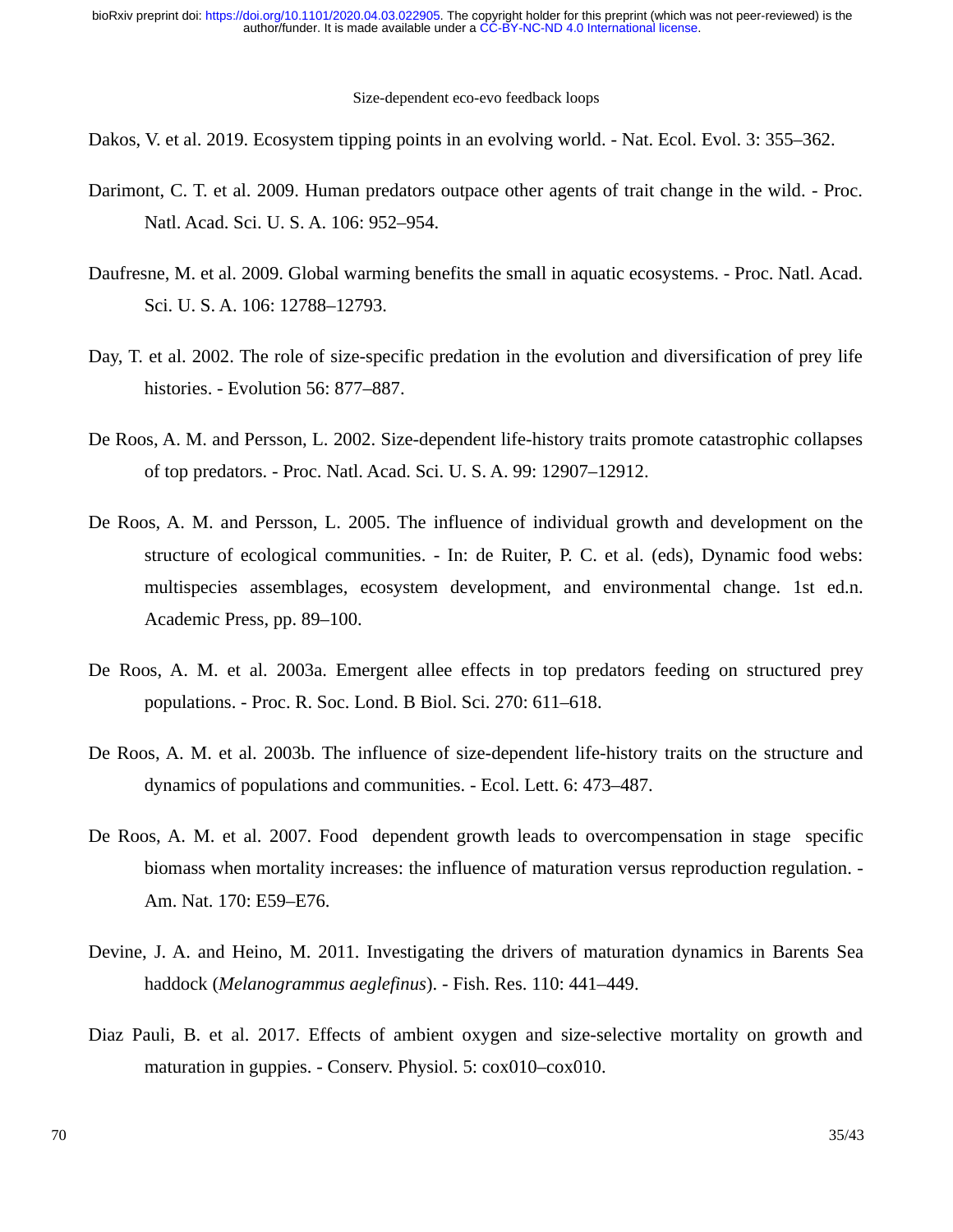- Dieckmann, U. and Law, R. 1996. The dynamical theory of coevolution: a derivation from stochastic ecological processes. - J. Math. Biol. 34: 579–612.
- Dieckmann, U. and Ferrière, R. 2004. Adaptive dynamics and evolving biodiversity. In: Ferrière, R. et al. (eds), Evolutionary conservation biology. 1st ed.n. Cambridge University Press, pp. 188– 224.
- Dunlop, E. S. et al. 2009. Eco-genetic modeling of contemporary life-history evolution. Ecol. Appl. 19: 1815–1834.
- Dunlop, E. S. et al. 2015. From genes to populations: how fisheries-induced evolution alters stock productivity. - Ecol. Appl. 25: 1860–1868.
- Edeline, E. et al. 2007. Trait changes in a harvested population are driven by a dynamic tug-of-war between natural and harvest selection. - Proc. Natl. Acad. Sci. U. S. A. 104: 15799–15804.
- Edeline, E. et al. 2013. Ecological emergence of thermal clines in body size. Glob. Change Biol. 19: 3062–3068.
- Edeline, E. et al. 2016. Empirical evidence for competition-driven semelparity in wild medaka. Popul. Ecol. 58: 371–383.
- Edley, M. T. and Law, R. 1988. Evolution of life histories and yields in experimental populations of *Daphnia magna*. - Biol. J. Linn. Soc. 34: 309–326.
- Eikeset, A. M. et al. 2016. Roles of density-dependent growth and life history evolution in accounting for fisheries-induced trait changes. - Proc. Natl. Acad. Sci. U. S. A. 113: 15030–15035.
- Emmerson, M. C. and Raffaelli, D. 2004. Predator-prey body size, interaction strength and the stability of a real food web. - J. Anim. Ecol. 73: 399–409.
- Engen, S. et al. 2014. Evolutionary consequences of nonselective harvesting in density-dependent populations. - Am. Nat. 184: 714–726.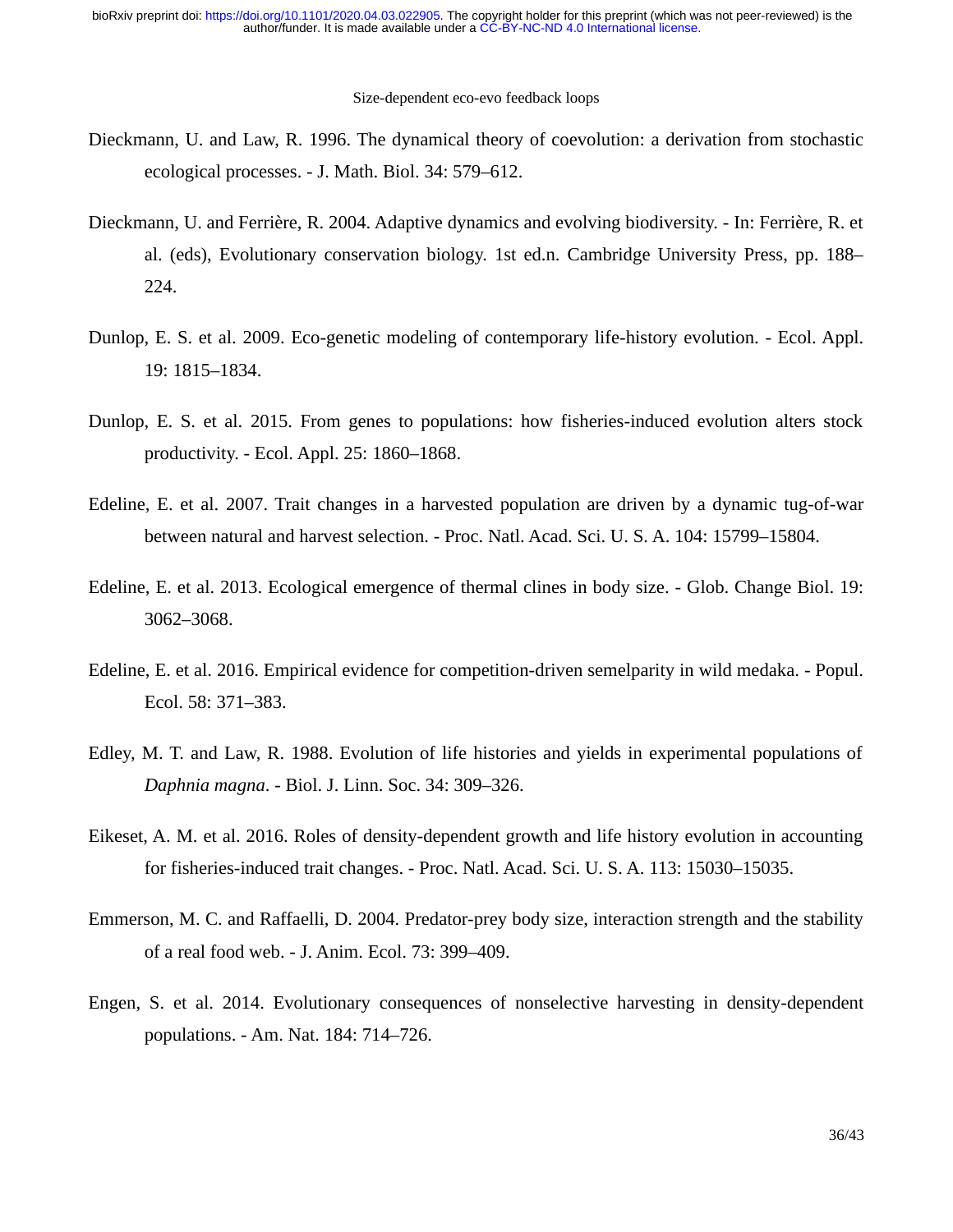- Ernande, B. et al. 2004. Adaptive changes in harvested populations: plasticity and evolution of age and size at maturation. - Proc. Biol. Sci. 271: 415–423.
- Fauchald, P. 2010. Predator-prey reversal: a possible mechanism for ecosystem hysteresis in the North Sea? - Ecology 91: 2191–2197.
- Fenberg, P. B. and Roy, K. 2008. Ecological and evolutionary consequences of size-selective harvesting: how much do we know? - Mol. Ecol. 17: 209–220.
- Ferrière, R. and Legendre, S. 2013. Eco-evolutionary feedbacks, adaptive dynamics and evolutionary rescue theory. - Philos. Trans. R. Soc. Lond. B Biol. Sci. 368: 20120081.
- Frankham, R. 1996. Relationship of genetic variation to population size in wildlife. Conserv. Biol. 10: 1500–1508.
- Fussmann, G. F. et al. 2007. Eco-evolutionary dynamics of communities and ecosystems. Funct. Ecol. 21: 465–477.
- Gadgil, M. and Bossert, W. H. 1970. Life historical consequences of natural selection. Am. Nat. 104: 1–24.
- Gårdmark, A. and Dieckmann, U. 2006. Disparate maturation adaptations to size-dependent mortality. Proc. R. Soc. Lond. B Biol. Sci. 273: 2185–2192.
- Gårdmark, A. et al. 2003. Life-history evolution in harvested populations: the role of natural predation. - Evol. Ecol. Res. 5: 239–257.
- Gomulkiewicz, R. and Holt, R. D. 1995. When does evolution by natural selection prevent extinction? Evolution 49: 201–207.
- Govaert, L. et al. 2019. Eco-evolutionary feedbacks—Theoretical models and perspectives. Funct. Ecol. 33: 13–30.
- Grant, P. R. and Grant, B. R. 2002. Unpredictable evolution in a 30-year study of Darwin's finches. Science 296: 707–711.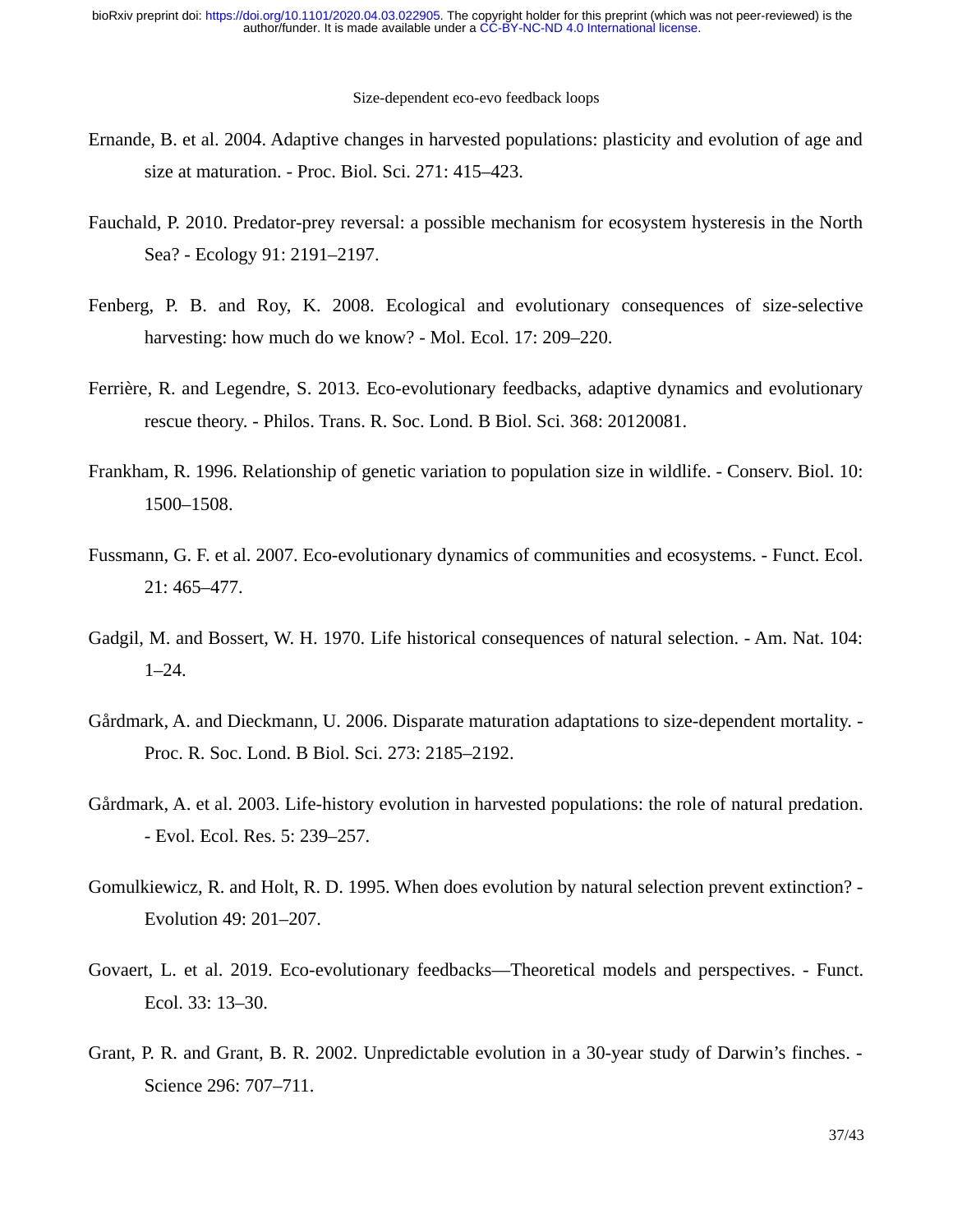- Hairston, N. G. et al. 2005. Rapid evolution and the convergence of ecological and evolutionary time. Ecol. Lett. 8: 1114–1127.
- Hamrin, S. F. and Persson, L. 1986. Asymmetrical competition between age classes as a factor causing population oscillations in an obligate planktivorous fish species. - Oikos 47: 223–232.
- Haugen, T. O. and Vøllestad, L. A. 2001. A century of life-history evolution in grayling. Genetica 112–113: 475–491.
- Heino, M. et al. 2015. Fisheries-induced evolution. Annu. Rev. Ecol. Evol. Syst. 46: 461–480.
- Hilborn, R. and Walters, C. 1992. Quantitative fisheries stock assessment: choice, dynamics and uncertainty. - Springer US.
- Hilborn, R. and Minte-Vera, C. V. 2008. Fisheries-induced changes in growth rates in marine fisheries: are they significant? - Bull. Mar. Sci. 83: 95–105.
- Hiltunen, T. and Becks, L. 2014. Consumer co-evolution as an important component of the ecoevolutionary feedback. - Nat. Commun. 5: 5226.
- Hiltunen, T. et al. 2014. A newly discovered role of evolution in previously published consumer– resource dynamics. - Ecol. Lett. 17: 915–923.
- Holliday, R. 1989. Food, reproduction and longevity: is the extended lifespan of calorie-restricted animals an evolutionary adaptation? - BioEssays News Rev. Mol. Cell. Dev. Biol. 10: 125–127.
- Holt, R. D. et al. 1994. Simple rules for interspecific dominance in systems with exploitative and apparent competition. - Am. Nat. 144: 741–771.
- Hutchings, J. A. and Reynolds, J. D. 2004. Marine fish population collapses: consequences for recovery and extinction risk. - BioScience 54: 297–309.
- Kawecki, T. J. 1993. Age and size at maturity in a patchy environment: fitness maximization versus evolutionary stability. - Oikos 66: 309–317.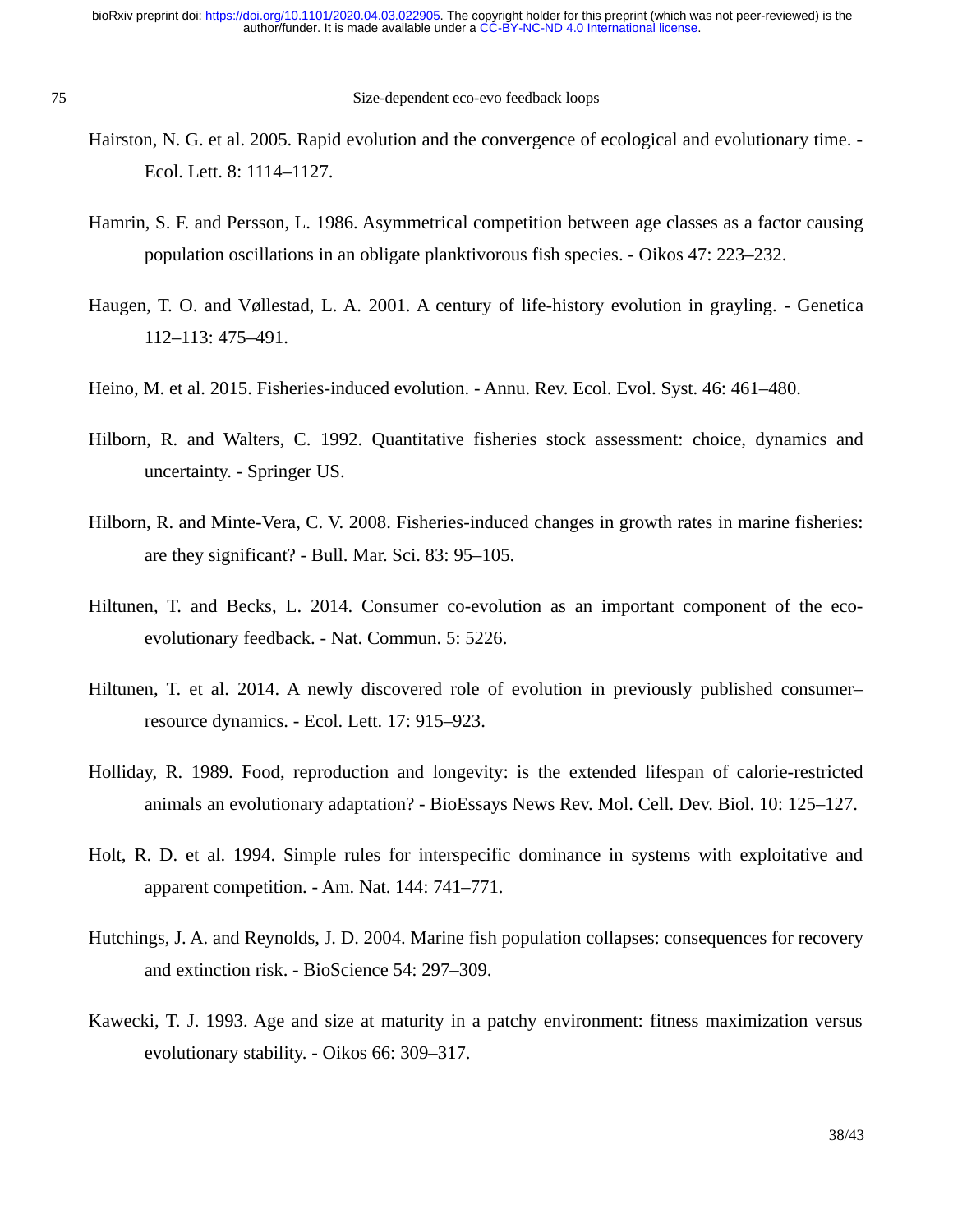Kinnison, M. T. et al. 2015. Cryptic eco-evolutionary dynamics. - Ann. N. Y. Acad. Sci. 1360: 120–144.

- Kooijman, S. A. L. M. 2010. Dynamic energy budget theory for metabolic organisation. Cambridge University Press.
- Kuparinen, A. and Merilä, J. 2007. Detecting and managing fisheries-induced evolution. Trends Ecol. Evol. 22: 652–659.
- Kuparinen, A. and Hutchings, J. A. 2012. Consequences of fisheries-induced evolution for population productivity and recovery potential. - Proc. R. Soc. B Biol. Sci. 279: 2571–2579.
- Kuparinen, A. et al. 2009. Estimating fisheries-induced selection: traditional gear selectivity research meets fisheries-induced evolution. - Evol. Appl. 2: 234–243.
- Lande, R. and Arnold, S. J. 1983. The measurement of selection on correlated characters. Evolution 37: 1210–1226.
- Law, R. 1979. Optimal life histories under age-specific predation. Am. Nat. 114: 399–417.
- Law, R. 2000. Fishing, selection, and phenotypic evolution. ICES J. Mar. Sci. J. Cons. 57: 659–668.
- Le Bourlot, V. et al. 2014. Interference versus exploitative competition in the regulation of sizestructured populations (Mathew A. Leibold and Judith L. Bronstein, Eds.). - Am. Nat. 184: 609– 623.
- Le Rouzic, A. et al. unpublished results. Unidirectional response to bidirectional selection on body size. II Quantitative genetics. - bioRxiv: 2020.01.23.916361.
- Leimu, R. et al. 2006. How general are positive relationships between plant population size, fitness and genetic variation? - J. Ecol. 94: 942–952.
- Loeuille, N. and Loreau, M. 2005. Evolutionary emergence of size-structured food webs. Proc. Natl. Acad. Sci. U. S. A. 102: 5761–5766.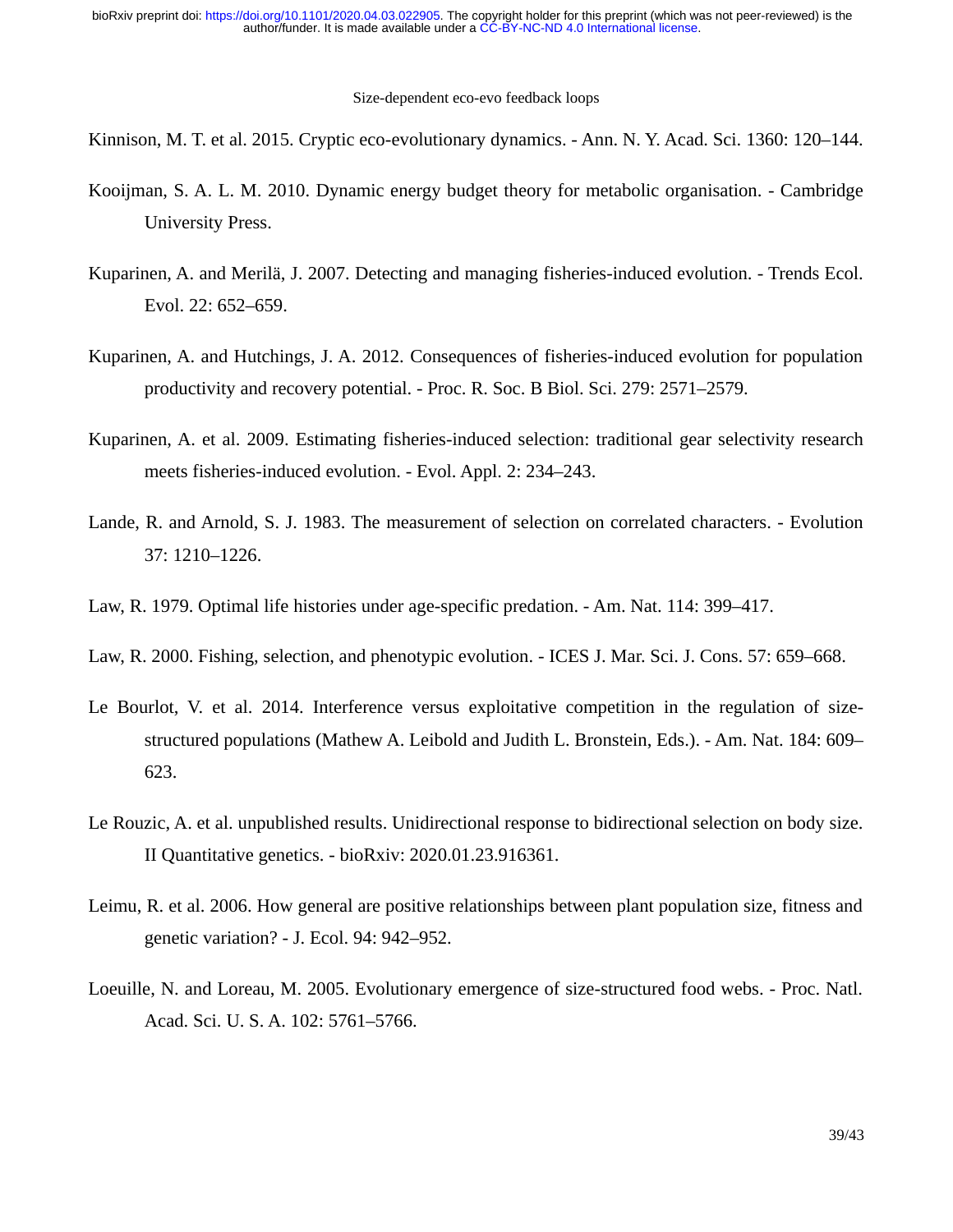- Loeuille, N. and Loreau, M. 2009. Emergence of complex food web structure in community evolution models. - In: Verhoef, H. A. and Morin, P. J. (eds), Community ecology: processes, models, and applications. 1st ed.n. Oxford University Press, pp. 163–178.
- Marty, L. et al. 2014. Temporal trends in age and size at maturation of four North Sea gadid species: cod, haddock, whiting and Norway pout. - Mar. Ecol. Prog. Ser. in press.
- Marty, L. et al. 2015. Fisheries-induced neutral and adaptive evolution in exploited fish populations and consequences for their adaptive potential. - Evol. Appl. 8: 47–63.
- Olsen, E. M. and Moland, E. 2011. Fitness landscape of Atlantic cod shaped by harvest selection and natural selection. - Evol. Ecol. 25: 695–710.
- Olsen, E. M. et al. 2004. Maturation trends indicative of rapid evolution preceded the collapse of northern cod. - Nature 428: 932–935.
- Palkovacs, E. P. et al. 2018. Ecology of harvest-driven trait changes and implications for ecosystem management. - Front. Ecol. Environ. 16: 20–28.
- Pauly, D. et al. 1998. Fishing down marine food webs. Science 279: 860–863.
- Pélabon, C. et al. 2014. Evolution of morphological allometry. Ann. N. Y. Acad. Sci. 1320: 58–75.
- Perez, K. O. and Munch, S. B. 2010. Extreme selection on size in the early lives of fish. Evolution 64: 2450–2457.
- Persson, L. 1985. Asymmetrical competition: are larger animals competitively superior? Am. Nat. 126: 261–266.
- Persson, L. and De Roos, A. M. 2006. Food-dependent individual growth and population dynamics in fishes. - J. Fish Biol. 69: 1–20.
- Persson, L. et al. 1998. Ontogenetic scaling of foraging rates and the dynamics of a size-structured consumer-resource model. - Theor. Popul. Biol. 54: 270–293.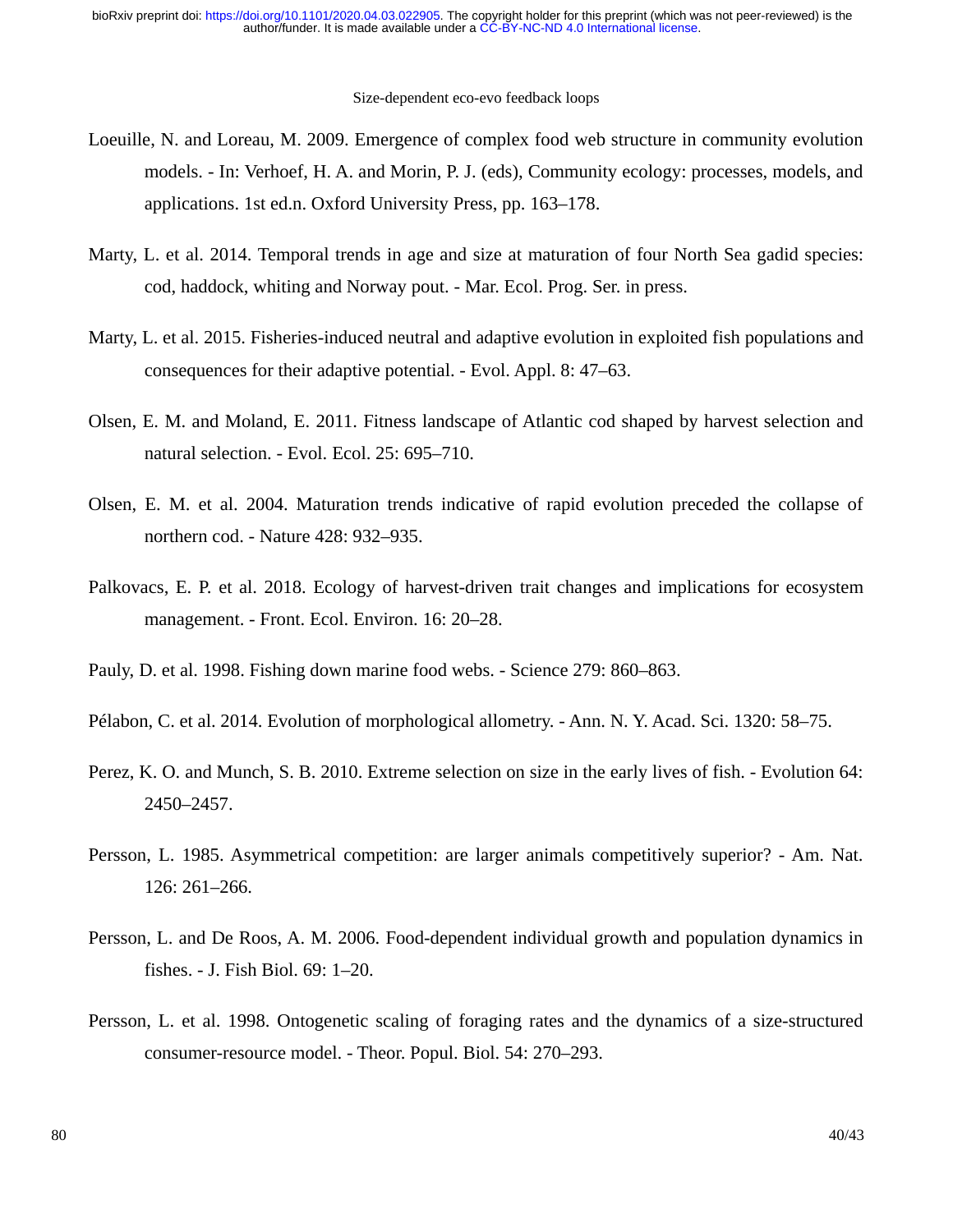- Persson, L. et al. 2007. Culling prey promotes predator recovery -- Alternative states in a whole-lake experiment. - Science 316: 1743–1746.
- Peters, R. H. 1983. The ecological implications of body size. Cambridge University Press.
- Pinsky, M. L. and Palumbi, S. R. 2014. Meta-analysis reveals lower genetic diversity in overfished populations. - Mol. Ecol. 23: 29–39.
- Post, J. R. et al. 1999a. Density-dependent processes in structured fish populations: interaction strengths in whole-lake experiments. - Ecol. Monogr. 69: 155–175.
- Post, J. R. et al. 1999b. Density-dependent processes in structured fish populations: interaction strengths in whole-lake experiments. - Ecol. Monogr. 69: 155–175.
- Renneville, C. et al. unpublished results. Unidirectional response to bidirectional selection on body size. I. Phenotypic, life history and endocrine response. - bioRxiv: 498683.
- Renneville, C. et al. 2016. Morphological drivers of trophic cascades. Oikos 125: 1193–1202.
- Ricard, D. et al. 2012. Examining the knowledge base and status of commercially exploited marine species with the RAM Legacy Stock Assessment Database. - Fish Fish. 13: 380–398.
- Roff, D. A. 1992. The evolution of life histories. Chapman & Hall.
- Schaefer, M. B. 1954. Some aspects of the dynamics of populations important to the management of commercial marine fisheries. - Inter-Am. Trop. Tuna Comm. Bull. 1: 23–56.
- Schröder, A. et al. 2009. Culling experiments demonstrate size-class specific biomass increases with mortality. - Proc. Natl. Acad. Sci. U. S. A. 106: 2671–2676.
- Sgrò, C. M. and Partridge, L. 2000. Evolutionary responses of the life history of wild caught *Drosophila melanogaster* to two standard methods of laboratory culture. - Am. Nat. 156: 341– 353.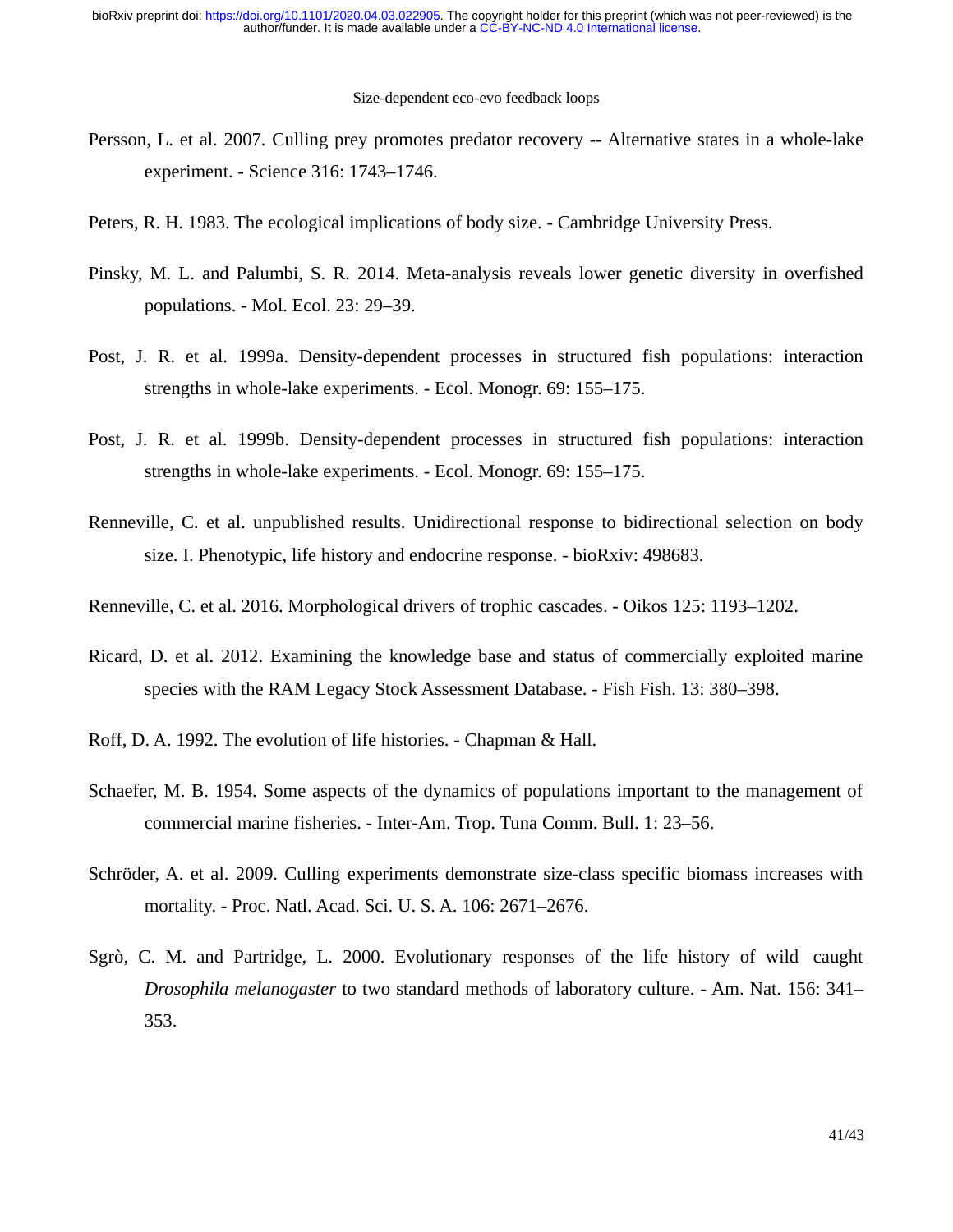- Shackell, N. L. et al. 2010. Decline in top predator body size and changing climate alter trophic structure in an oceanic ecosystem. - Proc. R. Soc. Lond. B Biol. Sci. 277: 1353–1360.
- Silva, A. et al. 2013. Long-term changes in maturation of sardine, *Sardina pilchardus*, in Portuguese waters. - Sci. Mar. 77: 429–438.
- Stegen, J. C. et al. 2009. Advancing the metabolic theory of biodiversity. Ecol. Lett. 12: 1001–1015.
- Stockwell, C. A. et al. 2003. Contemporary evolution meets conservation biology. Trends Ecol. Evol. 18: 94–101.
- Strauss, S. Y. 2014. Ecological and evolutionary responses in complex communities: implications for invasions and eco-evolutionary feedbacks. - Oikos 123: 257–266.
- Swain, D. P. 2011. Life-history evolution and elevated natural mortality in a population of Atlantic cod (*Gadus morhua*). - Evol. Appl. 4: 18–29.
- Swain, D. P. and Sinclair, A. F. 2000. Pelagic fishes and the cod recruitment dilemma in the Northwest Atlantic. - Can. J. Fish. Aquat. Sci. 57: 1321–1325.
- Taylor, B. E. and Gabriel, W. 1992. To grow or not to grow: optimal resource allocation for *Daphnia*. Am. Nat. 139: 248–266.
- Tilman, D. 1982. Resource competition and community structure. Princeton University Press.
- Travis, J. et al. 2014. Do eco-evo feedbacks help us understand nature? Answers from studies of the Trinidadian guppy. - In: Moya-Laraño, J. et al. (eds), Advances in Ecological Research. Academic Press, pp. 1–40.
- Trippel, E. A. 1995. Age at maturity as a stress indicator in fisheries. BioScience 45: 759–771.
- Tromeur, E. and Loeuille, N. 2017. Balancing yield with resilience and conservation objectives in harvested predator–prey communities. - Oikos 126: 1780–1789.